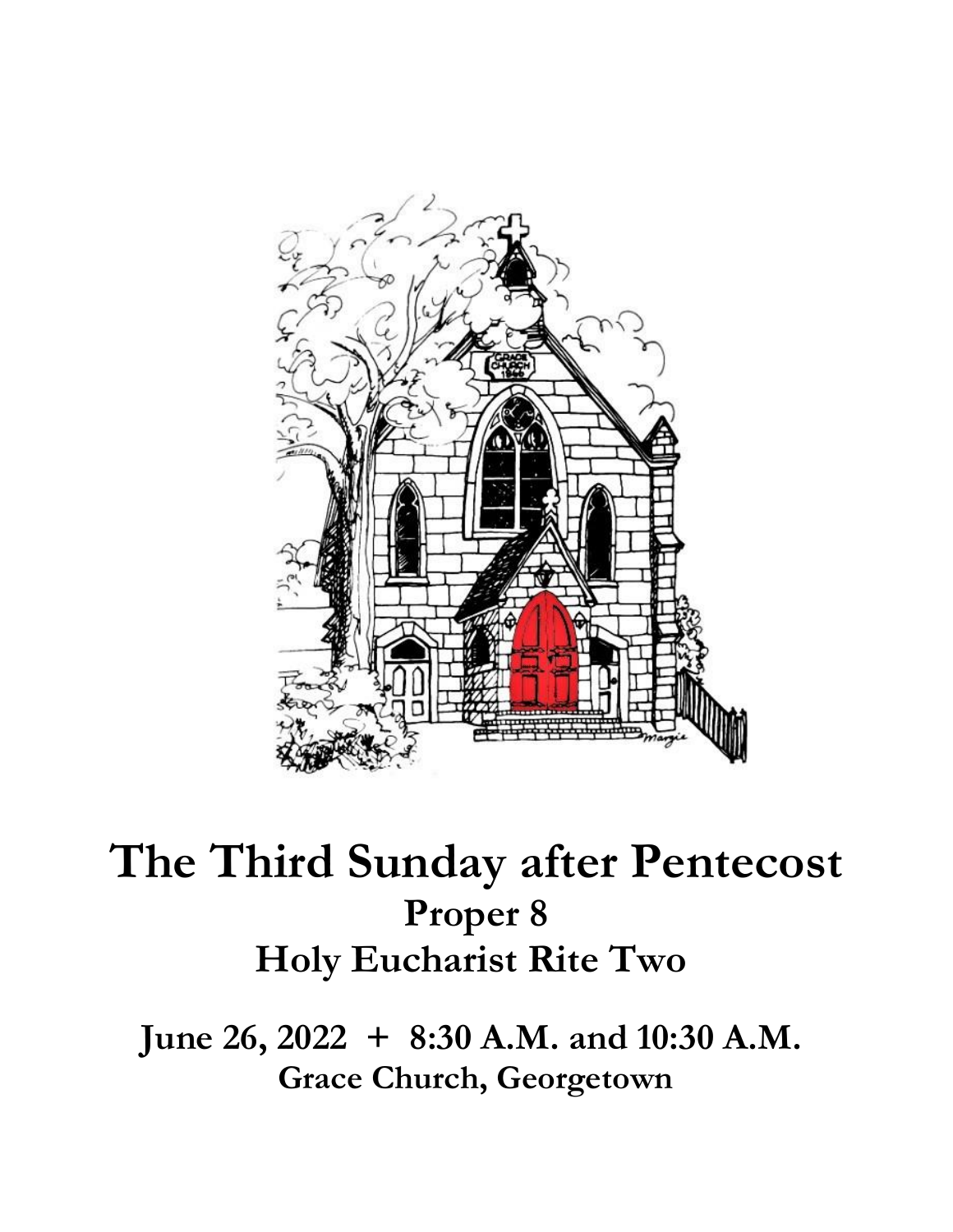# Welcome to Grace Church

*We are glad that you are worshipping with us this morning and pray that your experience here is a blessing to you. If you are a visitor and want to know more about the church, please visit our website for more information: [www.gracedc.org.](http://www.gracedc.org/) Let this bulletin be your guide through the service; it includes everything you need. We cannot reuse bulletins. Please take it with you when you leave and recycle it at home.*

**We are in Ordinary Time now.** *This season is all about growth in the Spirit and being nurtured. The kind of growth and nurturing that creates abundant fruit. In fact, in St. Paul's Letter to the Galatians, Paul tells us that if we welcome the presence of the Holy Spirit within us, then the Spirit will produce fruit in us. "The fruit of the Spirit," he says, "is love, joy, peace, patience, kindness, generosity, faithfulness, gentleness, and self-control" (Gal. 5:22–23). Through baptism, these virtues, these gifts of the Spirit, are planted in our soul. It is during this season of Ordinary Time that we work on cultivating the gifts of the Spirit.*

*Throughout the service the People read the words in* **bold.**

PRELUDE *Voluntary in a minor* John Stanley

(1712-1786)

# ANNOUNCEMENTS

# PROCESSIONAL HYMN 525 *The Church's one foundation*



*10:30 a.m. service only -- All stand as they are able*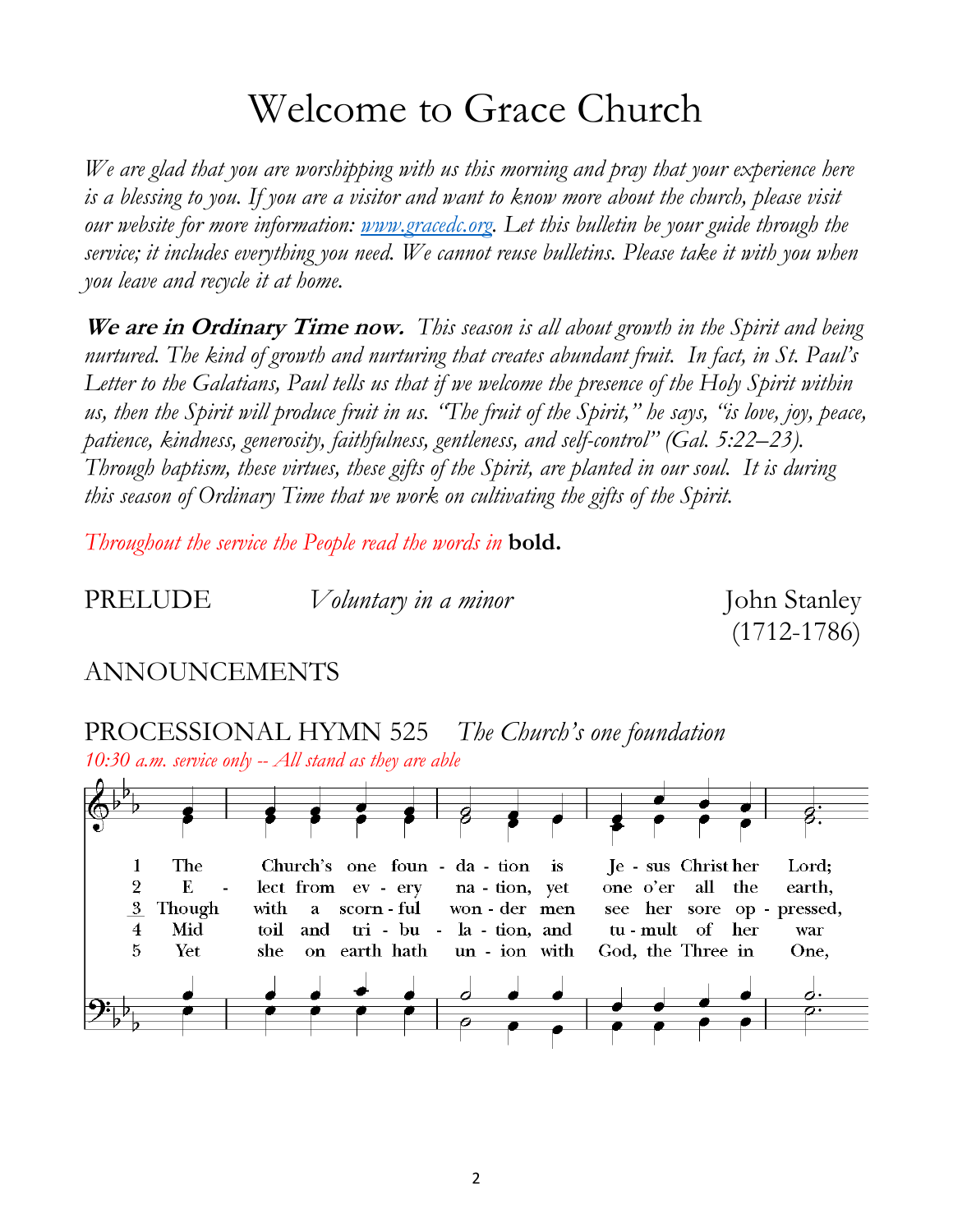

# ACCLAMATION AND RESPONSE

*The People standing as they are able, the Celebrant says*

Blessed be God: Father, Son, and Holy Spirit.

- *People:* **And blessed be God's kingdom, now and for ever. Amen.**
- **All: Almighty God, to you all hearts are open, all desires known, and from you no secrets are hid: Cleanse the thoughts of our hearts by the inspiration of your Holy Spirit; that we may perfectly love you, and worthily magnify your holy name; through Christ our Lord. Amen.**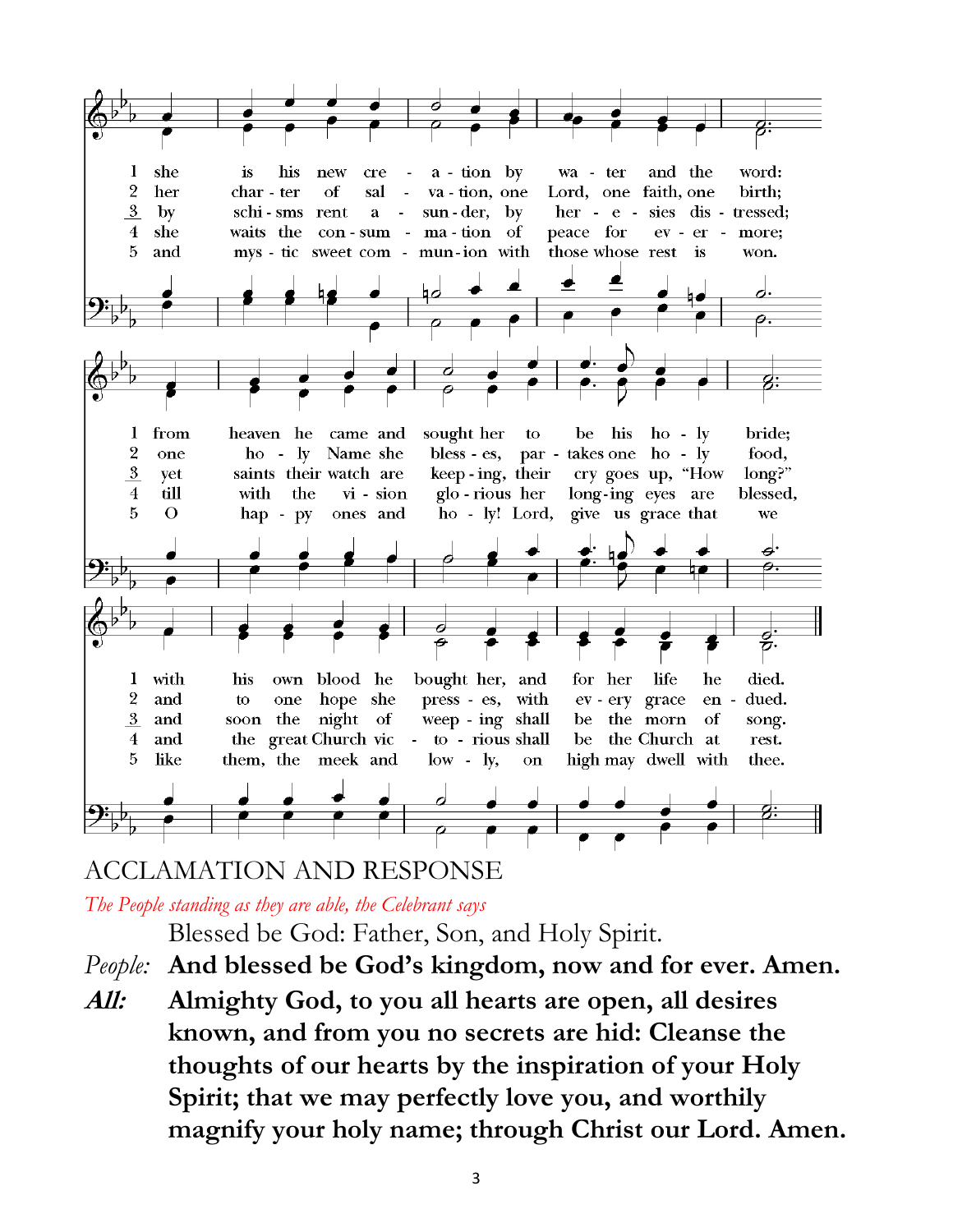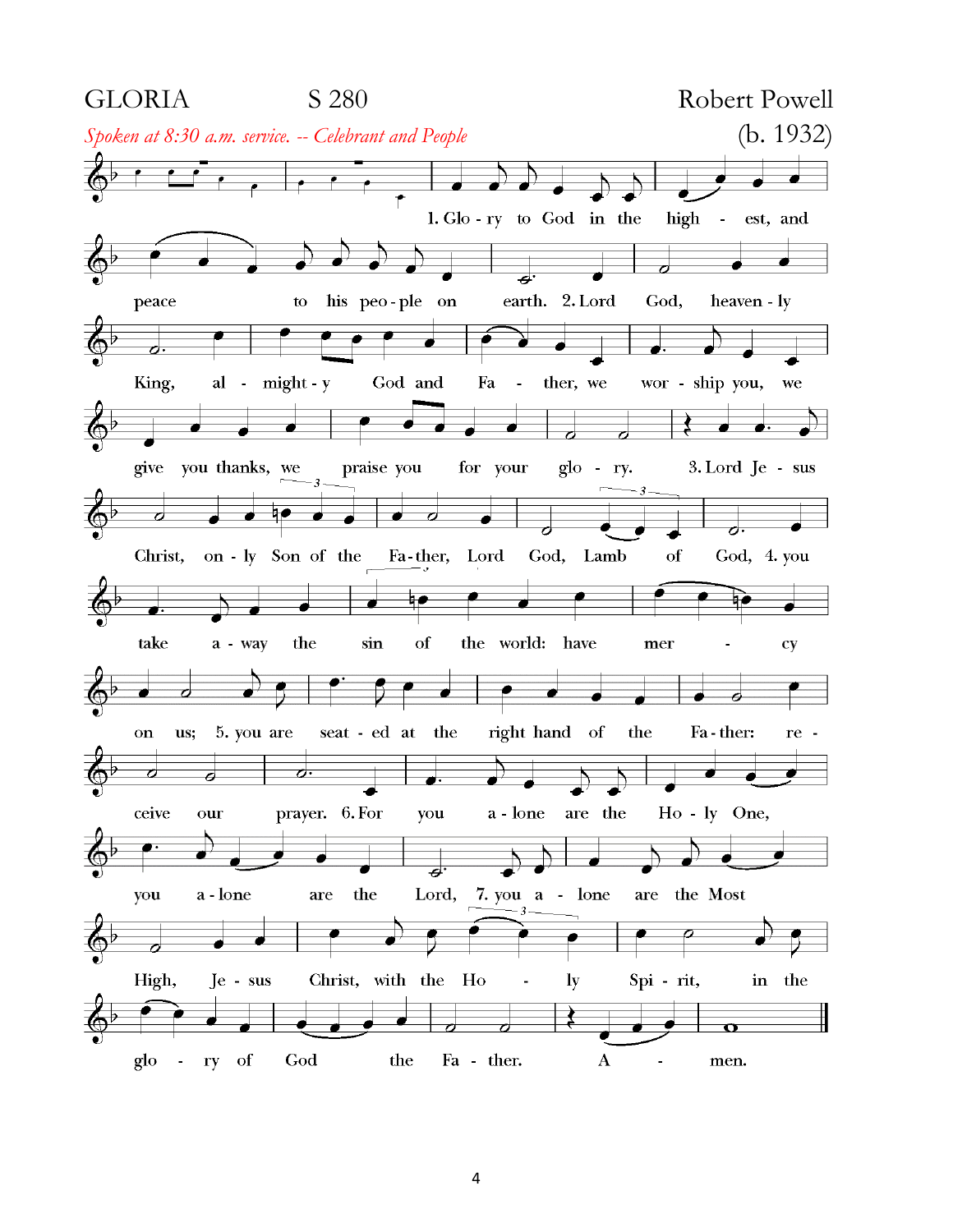# THE COLLECT OF THE DAY

*The Celebrant says to the people*

The Lord be with you.

*People:* **And also with you.**

*Celebrant:* Let us pray.

Almighty God, you have built your Church upon the foundation of the apostles and prophets, Jesus Christ himself being the chief cornerstone: Grant us so to be joined together in unity of spirit by their teaching, that we may be made a holy temple acceptable to you; through Jesus Christ our Lord, who lives and reigns with you and the Holy Spirit, one God, for ever and ever.

*People:* **Amen.**

*The people sit*

THE FIRST LESSON: 2 Kings 2:1-2, 6-14

*Reader:* A reading from the second book of Kings.

When the LORD was about to take Elijah up to heaven by a whirlwind, Elijah and Elisha were on their way from Gilgal. Elijah said to Elisha, "Stay here; for the LORD has sent me as far as Bethel." But Elisha said, "As the LORD lives, and as you yourself live, I will not leave you." So they went down to Bethel.

Then Elijah said to him, "Stay here; for the LORD has sent me to the Jordan." But he said, "As the LORD lives, and as you yourself live, I will not leave you." So the two of them went on. Fifty men of the company of prophets also went, and stood at some distance from them, as they both were standing by the Jordan. Then Elijah took his mantle and rolled it up, and struck the water; the water was parted to the one side and to the other, until the two of them crossed on dry ground.

When they had crossed, Elijah said to Elisha, "Tell me what I may do for you, before I am taken from you." Elisha said, "Please let me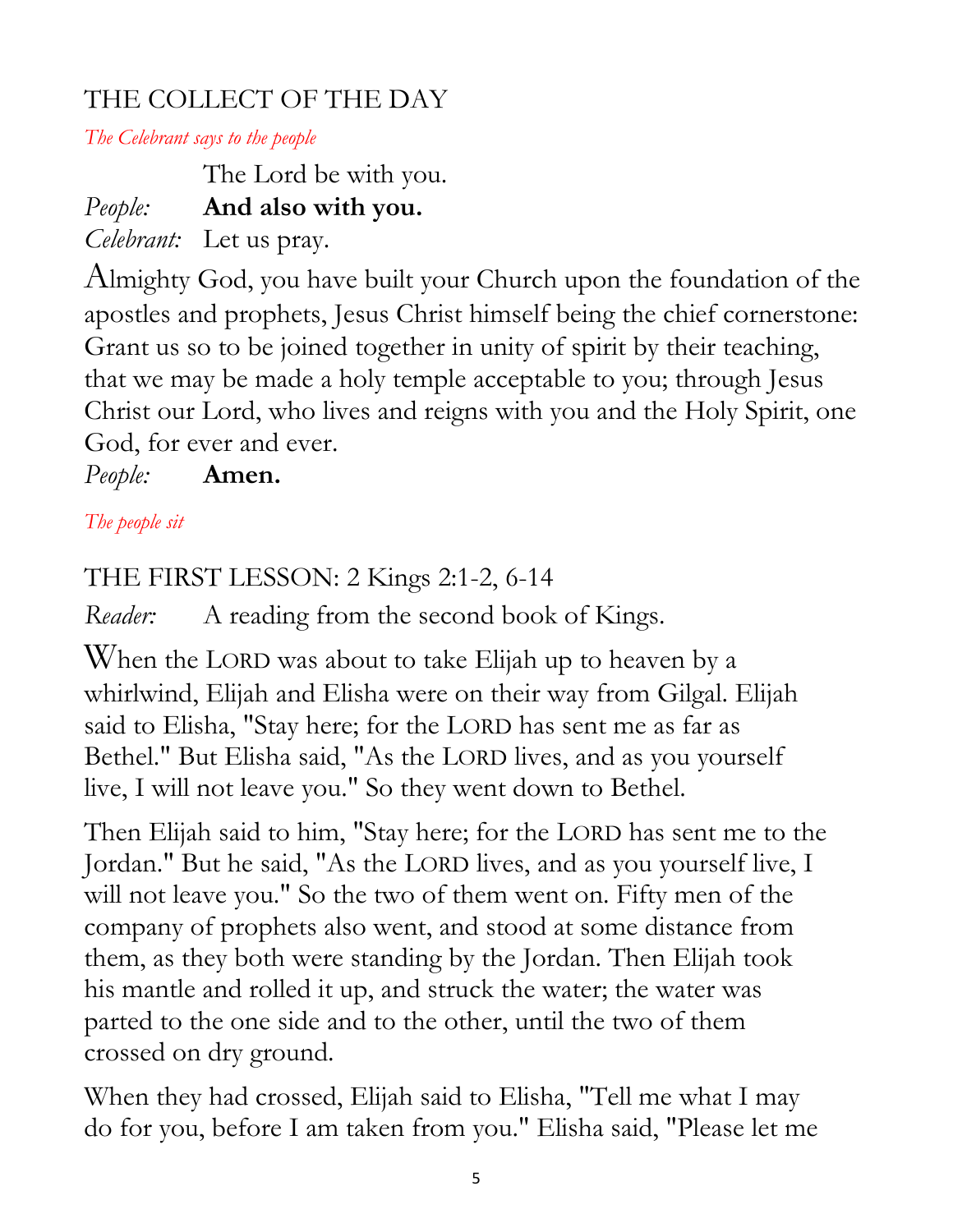inherit a double share of your spirit." He responded, "You have asked a hard thing; yet, if you see me as I am being taken from you, it will be granted you; if not, it will not." As they continued walking and talking, a chariot of fire and horses of fire separated the two of them, and Elijah ascended in a whirlwind into heaven. Elisha kept watching and crying out, "Father, father! The chariots of Israel and its horsemen!" But when he could no longer see him, he grasped his own clothes and tore them in two pieces.

He picked up the mantle of Elijah that had fallen from him, and went back and stood on the bank of the Jordan. He took the mantle of Elijah that had fallen from him, and struck the water, saying, "Where is the LORD, the God of Elijah?" When he had struck the water, the water was parted to the one side and to the other, and Elisha went over.

*Reader:* The Word of the Lord. *People:* **Thanks be to God.**

PSALM 77:1-2, 11-20 *Voce mea ad Dominum*

*Reader:* Let us read Psalm 77 responsively by half verse. *The people read the words in bold.*

1 I will cry aloud to God; \*

**I will cry aloud, and he will hear me.**

- 2 In the day of my trouble I sought the Lord; \* **my hands were stretched out by night and did not tire; I refused to be comforted.**
- 11 I will remember the works of the LORD,  $*$ **and call to mind your wonders of old time.**
- 12 I will meditate on all your acts \* **and ponder your mighty deeds.**
- 13 Your way, O God, is holy; \* **who is so great a god as our God?**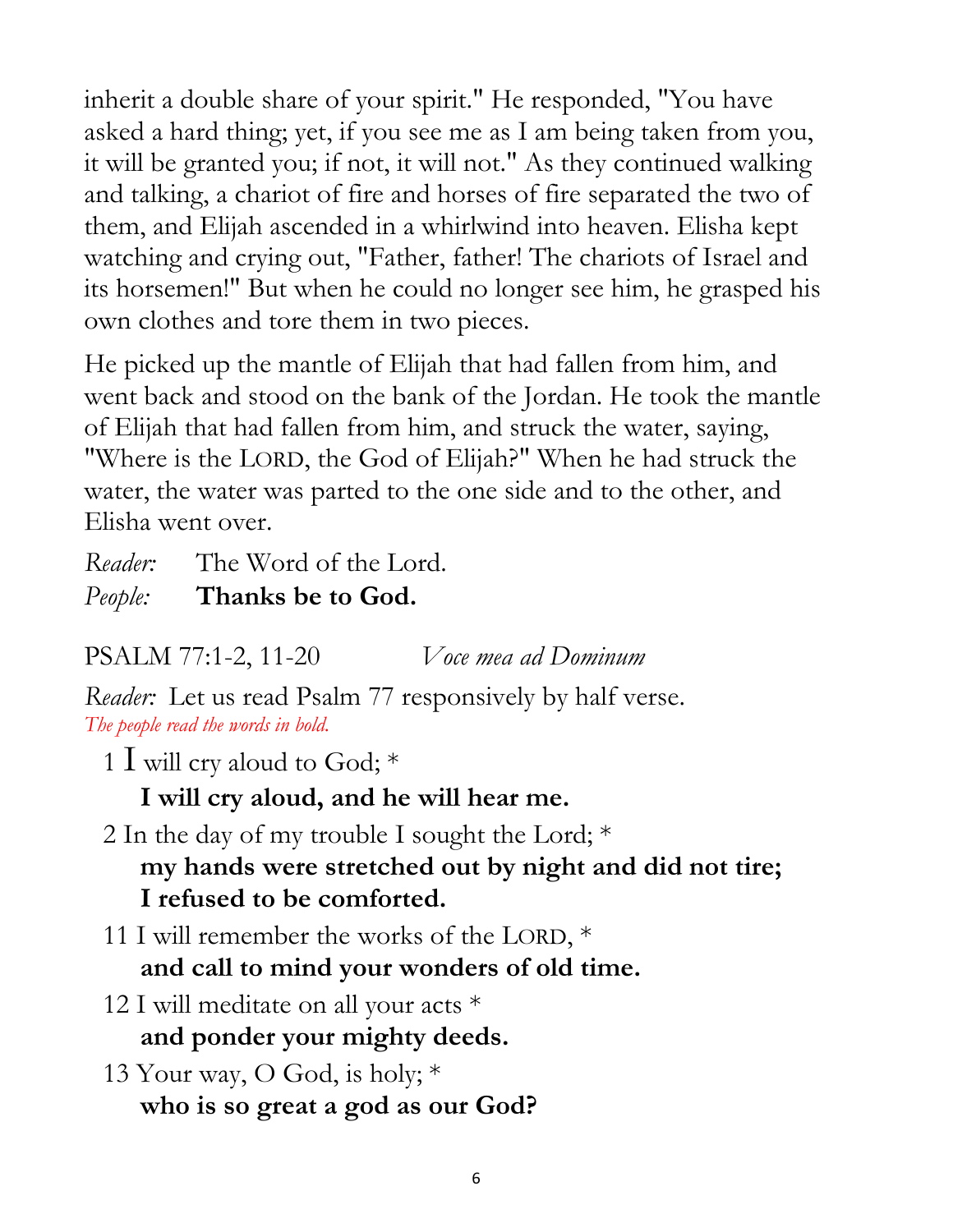- 14 You are the God who works wonders \* **and have declared your power among the peoples.**
- 15 By your strength you have redeemed your people, \* **the children of Jacob and Joseph.**
- 16 The waters saw you, O God; the waters saw you and trembled; \* **the very depths were shaken.**
- 17 The clouds poured out water; the skies thundered; \* **your arrows flashed to and fro;**
- 18 The sound of your thunder was in the whirlwind; your lightnings lit up the world; \* **the earth trembled and shook.**
- 19 Your way was in the sea, and your paths in the great waters, \* **yet your footsteps were not seen.**
- 20 You led your people like a flock \* **by the hand of Moses and Aaron.**

SECOND LESSON: Galatians 5:1,13-25

*Reader:* A reading from the letter to the Galatians.

For freedom Christ has set us free. Stand firm, therefore, and do not submit again to a yoke of slavery.

For you were called to freedom, brothers and sisters; only do not use your freedom as an opportunity for self-indulgence, but through love become slaves to one another. For the whole law is summed up in a single commandment, "You shall love your neighbor as yourself." If, however, you bite and devour one another, take care that you are not consumed by one another.

Live by the Spirit, I say, and do not gratify the desires of the flesh. For what the flesh desires is opposed to the Spirit, and what the Spirit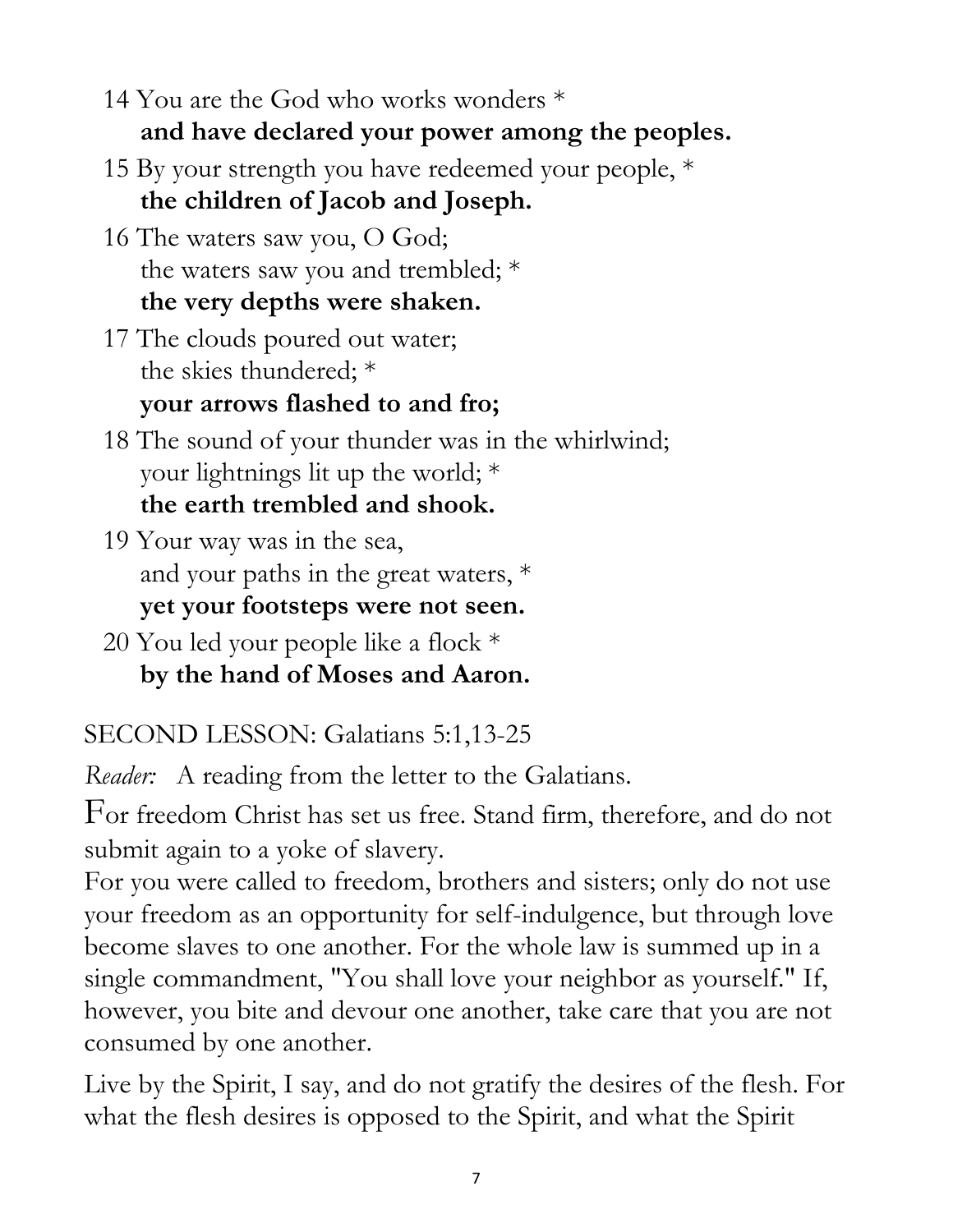desires is opposed to the flesh; for these are opposed to each other, to prevent you from doing what you want. But if you are led by the Spirit, you are not subject to the law. Now the works of the flesh are obvious: fornication, impurity, licentiousness, idolatry, sorcery, enmities, strife, jealousy, anger, quarrels, dissensions, factions, envy, drunkenness, carousing, and things like these. I am warning you, as I warned you before: those who do such things will not inherit the kingdom of God.

By contrast, the fruit of the Spirit is love, joy, peace, patience, kindness, generosity, faithfulness, gentleness, and self-control. There is no law against such things. And those who belong to Christ Jesus have crucified the flesh with its passions and desires. If we live by the Spirit, let us also be guided by the Spirit.

*Reader:* The Word of the Lord. *People*: **Thanks be to God.**

GRADUAL HYMN 20 *Now Holy Spirit, ever One*  $(v. 1 \, \text{cm}^2)$ *10:30 a.m. service only* -- *All stand as they are able*

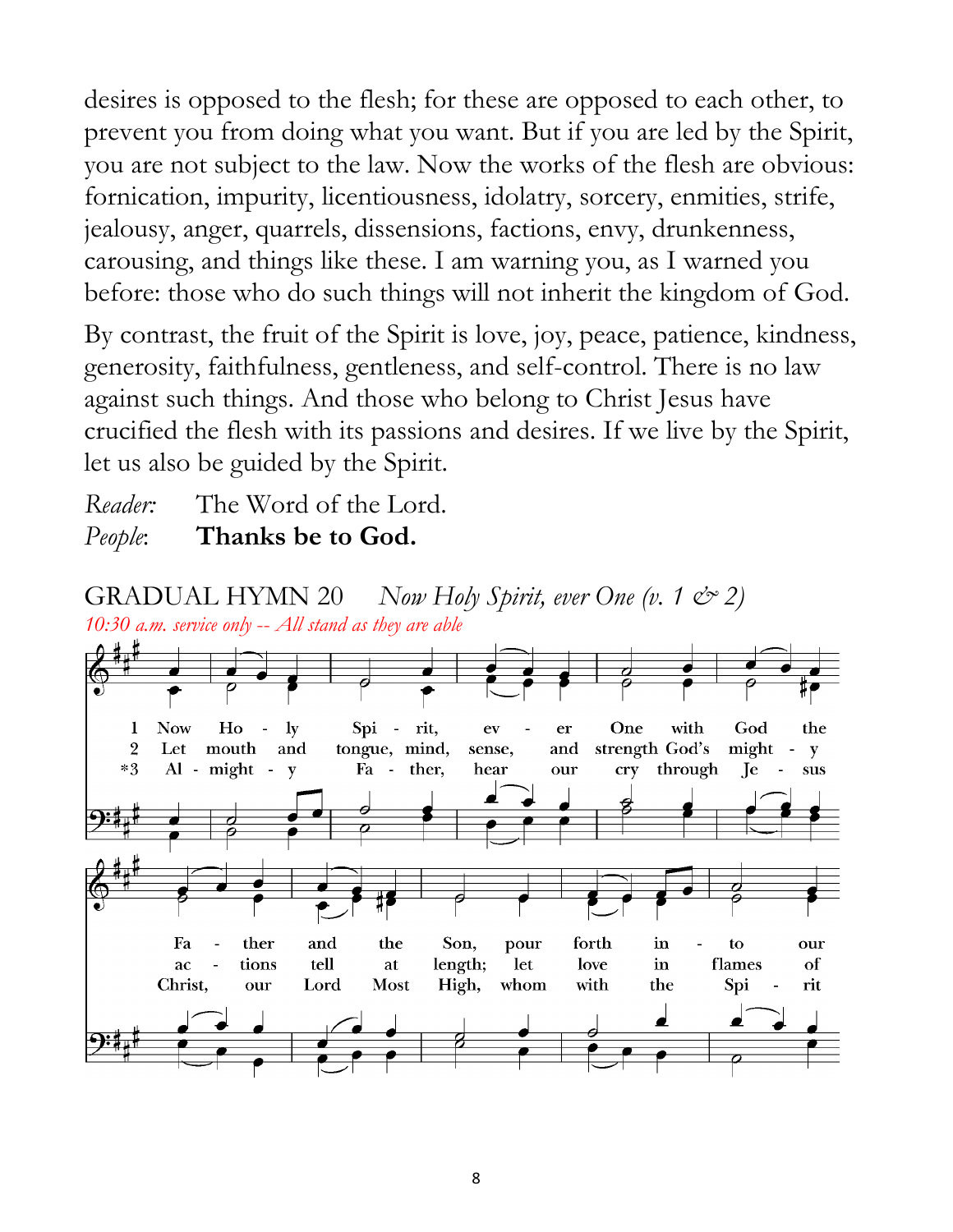

GOSPEL: Luke 9:51-62

*All standing as they are able, the Priest reads the Gospel, first saying* The Holy Gospel of Our Lord Jesus Christ according to Luke. *People:* **Glory to you, Lord Christ.**

When the days drew near for Jesus to be taken up, he set his face to go to Jerusalem. And he sent messengers ahead of him. On their way they entered a village of the Samaritans to make ready for him; but they did not receive him, because his face was set toward Jerusalem. When his disciples James and John saw it, they said, "Lord, do you want us to command fire to come down from heaven and consume them?" But he turned and rebuked them. Then they went on to another village.

As they were going along the road, someone said to him, "I will follow you wherever you go." And Jesus said to him, "Foxes have holes, and birds of the air have nests; but the Son of Man has nowhere to lay his head." To another he said, "Follow me." But he said, "Lord, first let me go and bury my father." But Jesus said to him, "Let the dead bury their own dead; but as for you, go and proclaim the kingdom of God." Another said, "I will follow you, Lord; but let me first say farewell to those at my home." Jesus said to him, "No one who puts a hand to the plow and looks back is fit for the kingdom of God."

*After the Gospel, the Priest says*:

The Gospel of the Lord.

*People*: **Praise to you, Lord Christ.**

GRADUAL HYMN 20 *Now Holy Spirit, ever One (verse 3, page 8) 10:30 a.m. service only The people sit*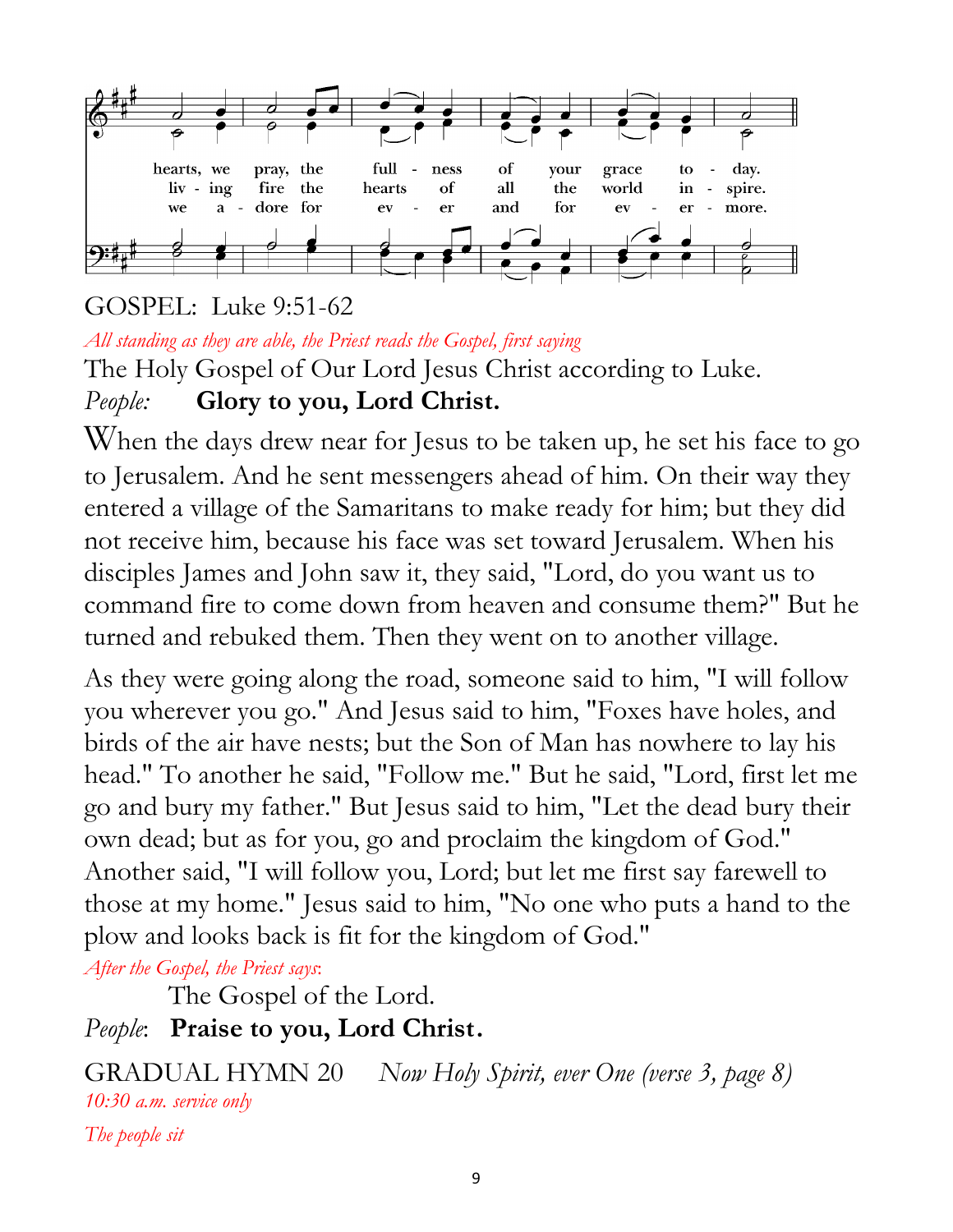#### *Silence*

#### THE NICENE CREED

*All stand as they are able*

**We believe in one God, the Father, the Almighty, maker of heaven and earth, of all that is, seen and unseen.**

**We believe in one Lord, Jesus Christ, the only Son of God, eternally begotten of the Father, God from God, Light from Light, true God from true God, begotten, not made, of one Being with the Father. Through him all things were made. For us and for our salvation he came down from heaven: by the power of the Holy Spirit he became incarnate from the Virgin Mary, and was made man. For our sake he was crucified under Pontius Pilate; he suffered death and was buried. On the third day he rose again in accordance with the Scriptures; he ascended into heaven and is seated at the right hand of the Father. He will come again in glory to judge the living and the dead, and his kingdom will have no end. We believe in the Holy Spirit, the Lord, the giver of life, who proceeds from the Father and the Son.**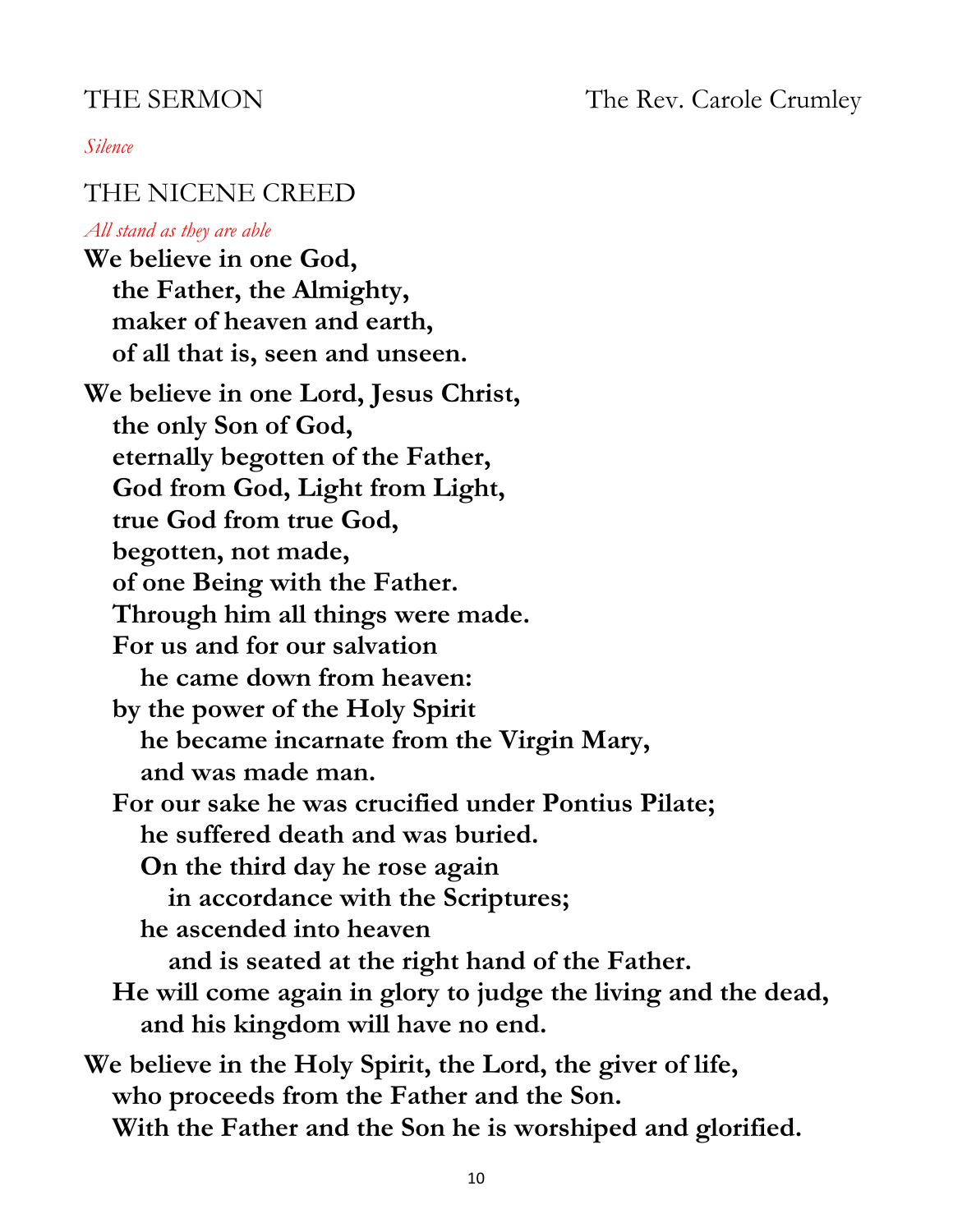**He has spoken through the Prophets. We believe in one holy catholic and apostolic Church. We acknowledge one baptism for the forgiveness of sins. We look for the resurrection of the dead, and the life of the world to come. Amen.**

# THE PRAYERS OF THE PEOPLE

*Celebrant:* God of heaven and earth, through Jesus Christ you promise to hear us when we pray to you in faith with thanksgiving. *Leader:* Enliven the Church for its mission and breathe fresh life into your people. *People:* **Give us power to reveal Christ in word and action.** *Leader:* Lead us and every people into ways of justice and peace. *People:* **That we may respect one another in freedom and truth.** *Leader:* Awaken in us a sense of wonder for the earth and all that is in it. *People:* **Teach us to care creatively for its resources.** *Leader:* Inspire with your wisdom those whose decisions affect the lives of others, especially our President and our Mayor, and those they bestow with power. *People:* **That all may act with integrity, wisdom, and courage.** *Leader:* Comfort and restore all who suffer in body, mind, or spirit and make us willing agents of your compassion. We name before you members and friends of this congregation for whom we hold a special concern. *(Please add your prayers for those in need)* Let us pray. *People:* **May they know the power of your healing love.** *Leader:* We remember with thanksgiving those who have died. *(Please add the names of those who have died recently)* Let us pray. *People:* **Into your hands we commend them.**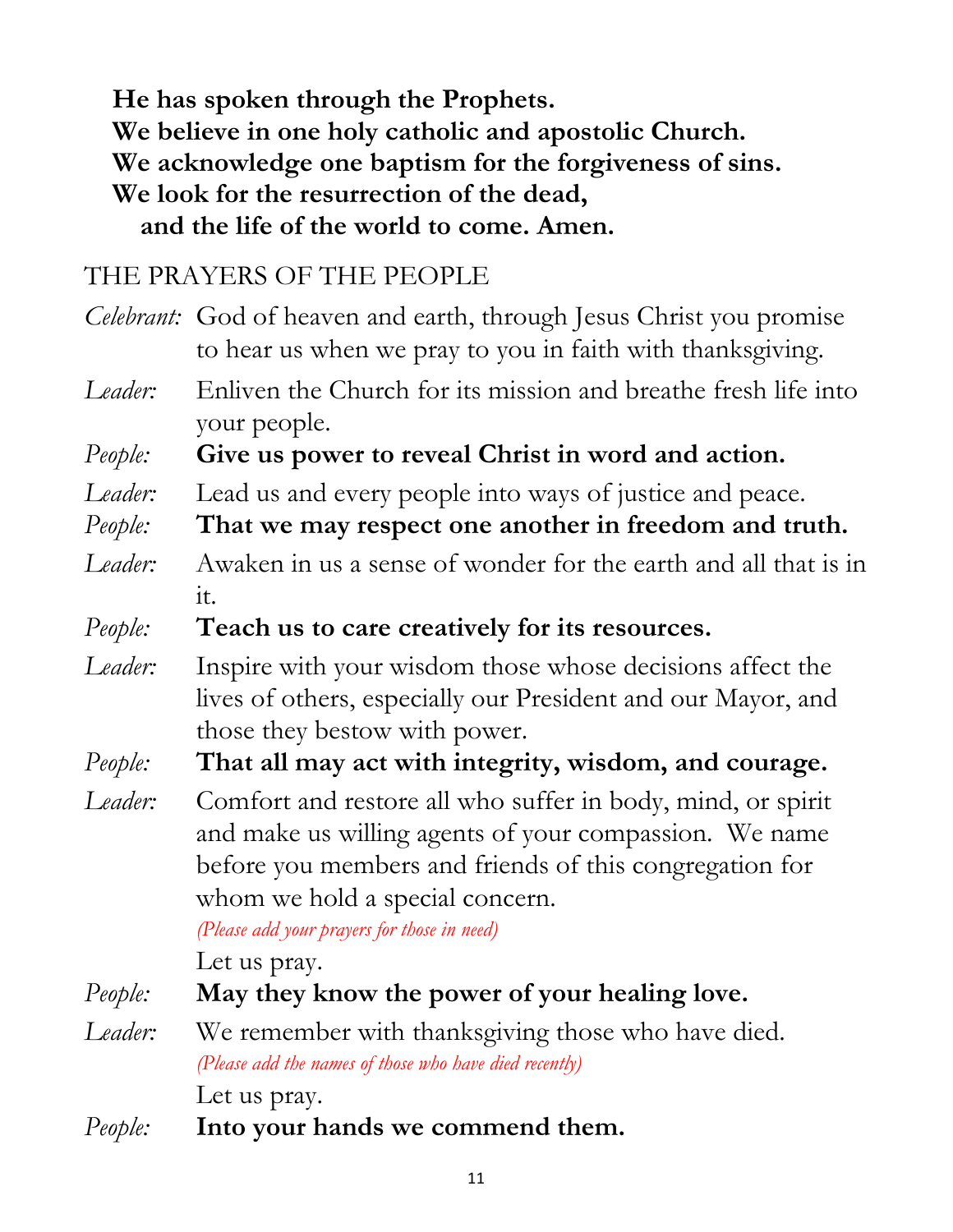*Leader:* We praise you for our blessings and the blessings of those who lives are closely linked to ours.

*(Please add your blessings and thanksgivings)*

Let us pray.

# *People:* **May we sing your praises now and forever.**

*Celebrant:* Those things, good Lord, that your servants have prayed for, give us grace to work for; and in the purpose of your love answer our prayers and fulfill our hopes for Jesus' sake.

# **Amen.**

# PRAYER OF CONFESSION

*Celebrant:* Let us confess our sins to God.

**All: Loving God, our Creator, we confess that we have sinned against you, opposing your will in our lives. We have denied your goodness in each other, in ourselves, and in the world you have created.**

**We repent of the evil that enslaves us,**

**the evil we have done,**

**and the evil done on our behalf.**

**Forgive and restore us through Jesus Christ our Savior, and strengthen us by the Holy Spirit our Sustainer, that we may abide in your love and serve only your will. Amen.**

*Celebrant:* Almighty God have mercy on you, forgive you all your sins through the grace of Jesus Christ, strengthen you in all goodness, and by the power of the Holy Spirit keep you in eternal life. **Amen.**

# THE PEACE

*All stand as they are able. The Celebrant says to the people*

The peace of the Lord be always with you.

*People:* **And also with you.**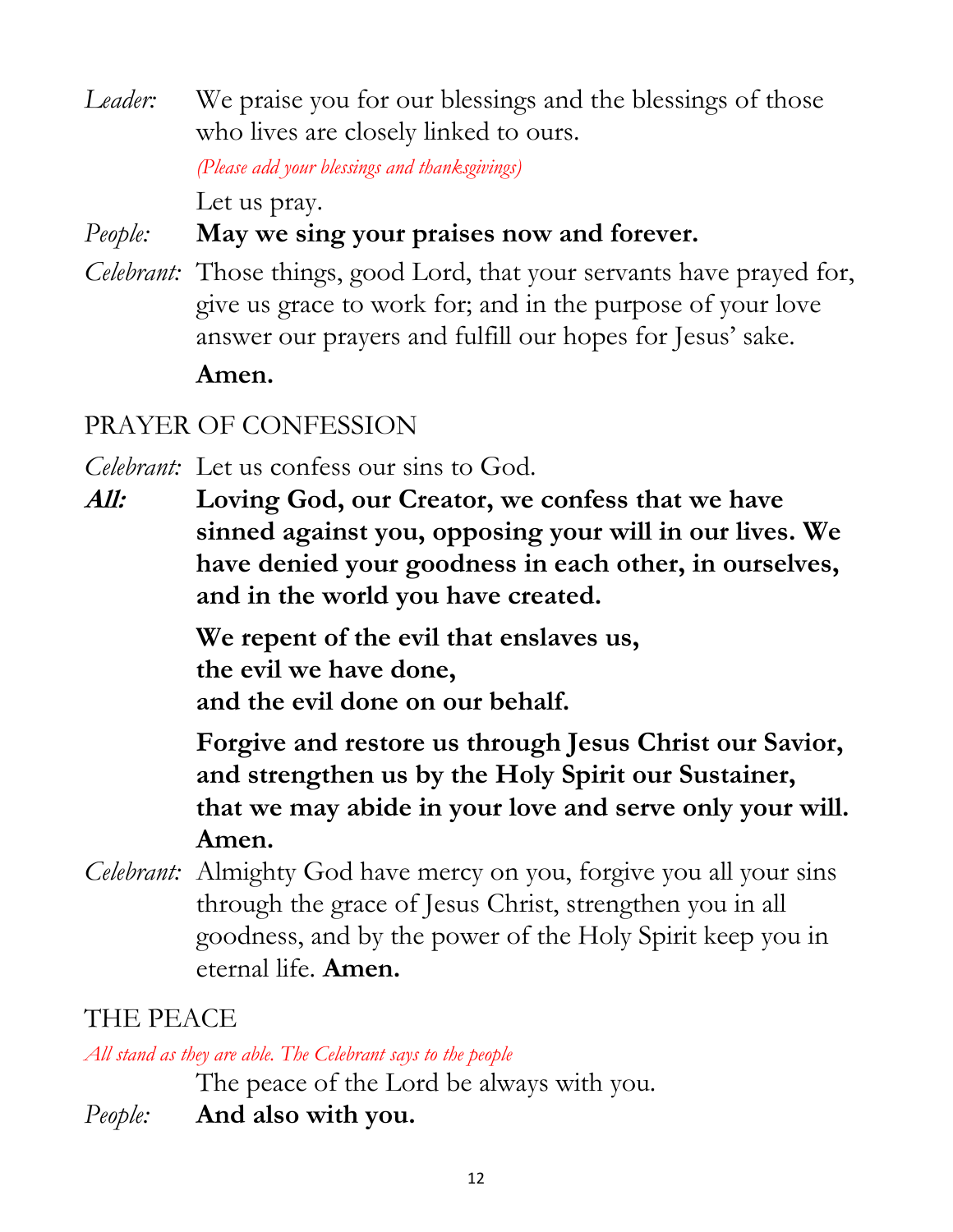*Then the Ministers and People greet one another in the name of the Lord with an elbow bump or hands together and slight bow. No handshakes.*

*The people sit*

# THE OFFERTORY

*Your offering gifts may be placed in the offering plate on the center aisle at the back of the Sanctuary. All are also invited to support Grace Church's ministry of sharing God's love with the world by scanning this QR code:* 



*It takes you right to the Grace Church PayPal donation page. You may also contribute through our website at gracedc.org/give-to-grace, and through your regular contributions in-person or by mail.*

*The altar is prepared for Holy Communion.*

OFFERTORY MUSIC *O God, Thou Faithful God* Johannes Brahms

(1833-1897)

# Communion at Grace

Everyone is invited to receive Holy Communion. Communion will be distributed by the priest standing below the altar steps, center aisle. The priest and the communion minister will be masked and gloved. Please approach the priest by the center aisle. You may receive the bread (wafer) only, or you may have your wafer partially dipped into the wine by the priest. The priest will place the wafer in your hand. Gluten free wafers are available by request. If you prefer not to receive communion, please cross your arms over your torso for the priest to bless you. Please return to your seat by the side aisle.

# **THE HOLY COMMUNION**

# THE GREAT THANKSGIVING: *Eucharistic Prayer 3*

*The people stand. The Celebrant faces them and says*

The Lord be with you.

*People:* **And also with you.**

*Celebrant:* Lift up your hearts.

*People:* **We lift them to the Lord.**

*Celebrant:* Let us give thanks to the Lord our God.

*People:* **It is right to give God thanks and praise.**

*Then, facing the Holy Table, the Celebrant proceeds*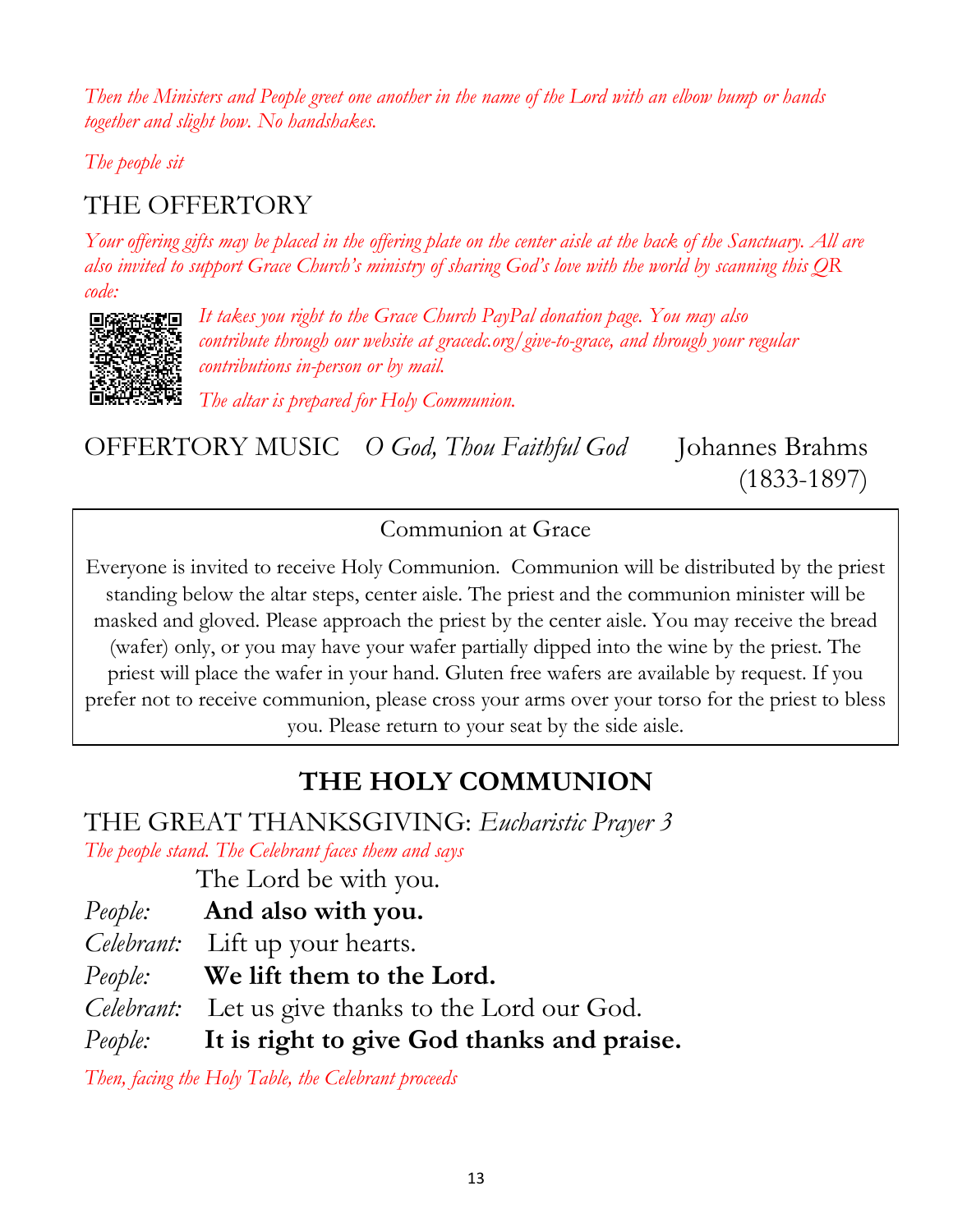All thanks and praise are yours at all times and in all places, our true and loving God; through Jesus Christ, your eternal Word, the Wisdom from on high by whom you created all things. You laid the foundations of the world. You brought forth all creatures of the earth. You gave breath to humankind.

Wondrous are you, Holy One of Blessing, all you create is a sign of hope for our journey, and so we join the heavenly beings and all creation as we sing with joy:



#### *The Celebrant continues*

Glory and honor are yours, Creator of all, your Word has never been silent; you called a people to yourself, as a light to the nations, you delivered them from bondage and led them to a land of promise.

Of your grace, you gave Jesus to be human, to share our life, to proclaim the coming of your holy reign and give himself for us.

Through Jesus Christ our Redeemer, you have freed us from sin, brought us into your life, reconciled us to you, and restored us to the glory you intend for us.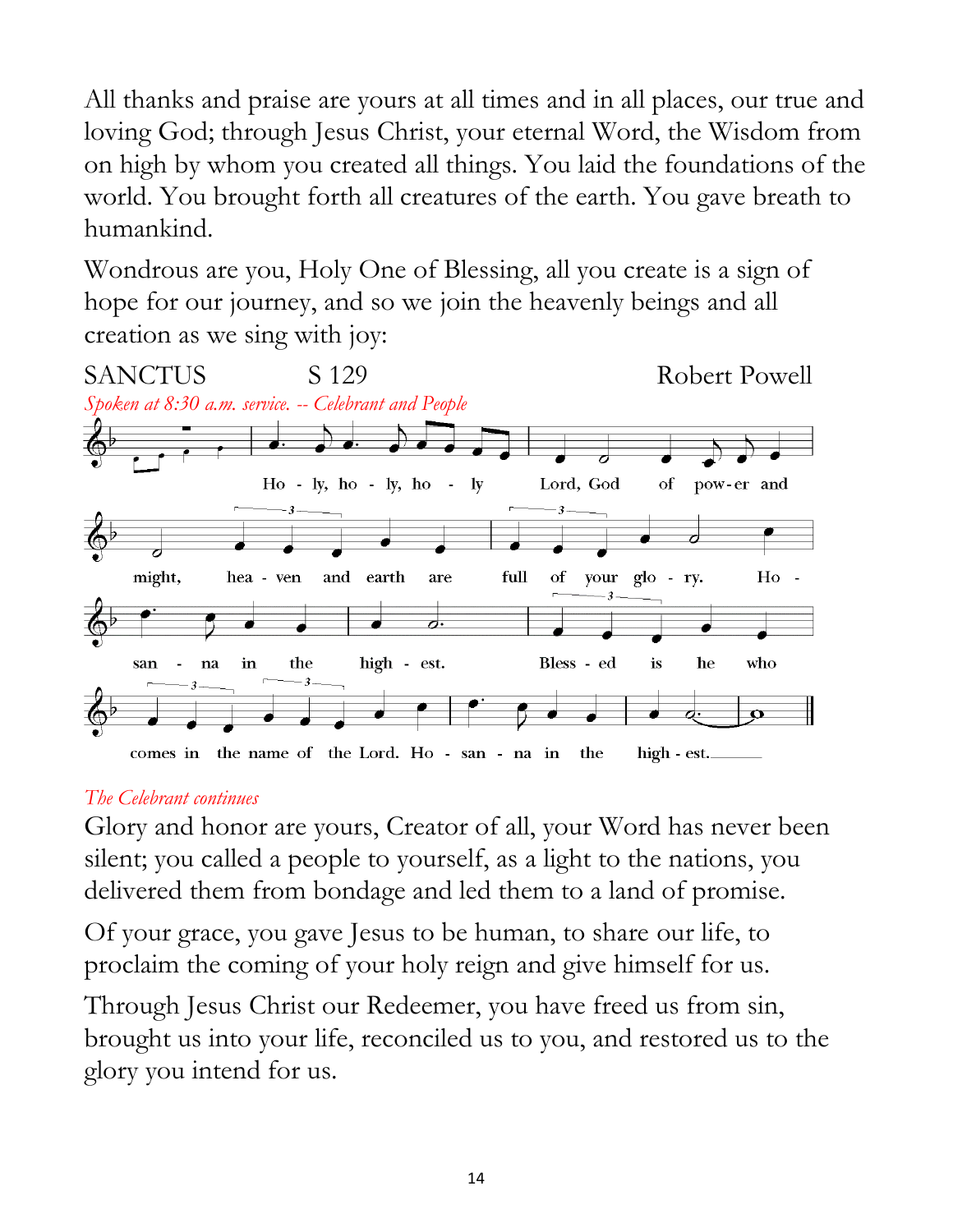*At the following words concerning the bread, the Celebrant is to hold it, or lay a hand upon it; and at the words concerning the cup, to hold or place a hand upon the cup and any other vessel containing wine to be consecrated*.

We thank you that on the night before he died for us Jesus took bread, and when he had given thanks to you, he broke it, gave it to his friends and said, "Take, eat, this is my body broken for you. Do this for the remembrance of me."

After supper Jesus took the cup of wine, said the blessing, gave it to his friends and said: "Drink this, all of you: this cup is the new Covenant in my Blood, poured out for you and for all for the forgiveness of sin. Do this for the remembrance of me."

And so, remembering all that was done for us, the cross, the tomb, the resurrection and ascension, and longing for Christ's coming in glory, we present to you these gifts that your earth has formed and human hands

have made. We acclaim you, O Christ:

# **Dying, you destroyed our death. Rising, you restored our life. Christ Jesus, come in glory!**

Send your Holy Spirit into these gifts of bread and wine that they may be to us the Body and Blood of your Christ. Send your Holy Spirit into us, that we, burning with your Spirit's power, may be a people of hope, justice and love.

Giver of Life, draw us together in the Body of Christ, and in the fullness of time gather us with all your people into the joy of our true eternal home.

Through Christ and with Christ and in Christ, by the inspiration of your Holy Spirit, we worship you our God and Creator in voices of unending praise.

# **Blessed are you now and forever. AMEN**.

And now, as our Savior Christ has taught us, we are bold to say: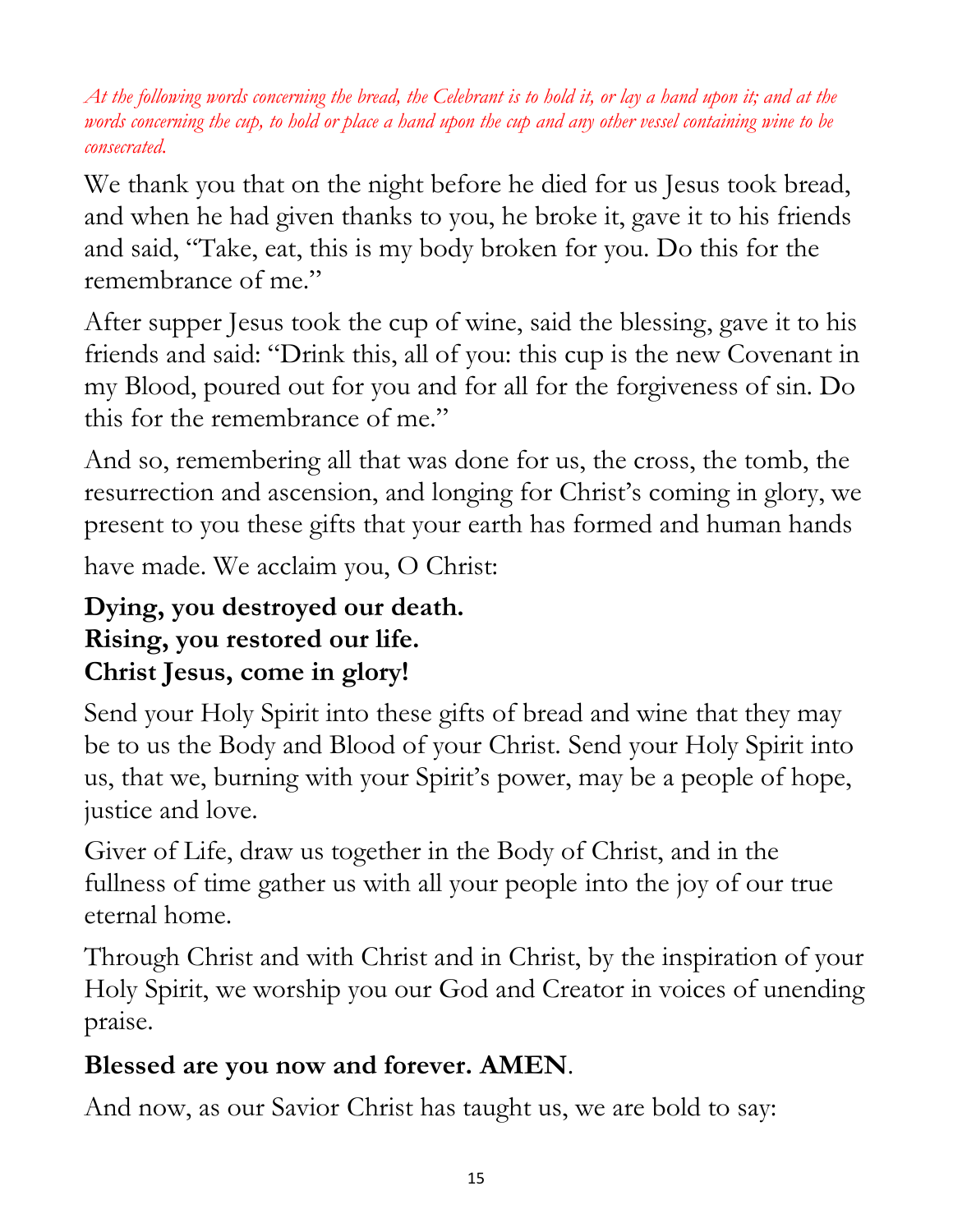#### *People and Celebrant*

**Our Father, who art in heaven, hallowed be thy Name, thy kingdom come, thy will be done, on earth as it is in heaven. Give us this day our daily bread. And forgive us our trespasses, as we forgive those who trespass against us. And lead us not into temptation, but deliver us from evil. For thine is the kingdom, and the power, and the glory, for ever and ever. Amen.**

# THE BREAKING OF THE BREAD

*The Celebrant breaks the consecrated Bread. A period of silence is kept.*

*Celebrant:* Alleluia. Christ our Passover is sacrificed for us. *People*: **Therefore let us keep the feast. Alleluia.** 

*Facing the people, the Celebrant may say the following Invitation* The Gifts of God for the People of God.

*The people may be seated.*

*The ministers deliver the Sacrament to the people.*

#### **The Invitation to a Spiritual Holy Communion**

*The following spiritual practice may be observed during communion. It is included here specially for those not receiving communion and for all watching online.* 

*A spiritual communion is a personal devotional that anyone can pray anytime to express their desire to receive Holy Communion at that moment, but in which circumstances impede them from actually receiving elements of bread and wine.*

My Jesus, I believe that you are present in the Sacrament of communion. I love you and long for you in my soul. Since I cannot now receive you physically, come spiritually into my heart. As you have already come, I embrace you and unite myself entirely to you. Amen.

*(St. Alphonsus de Liguori, 1696-1787, adapted)*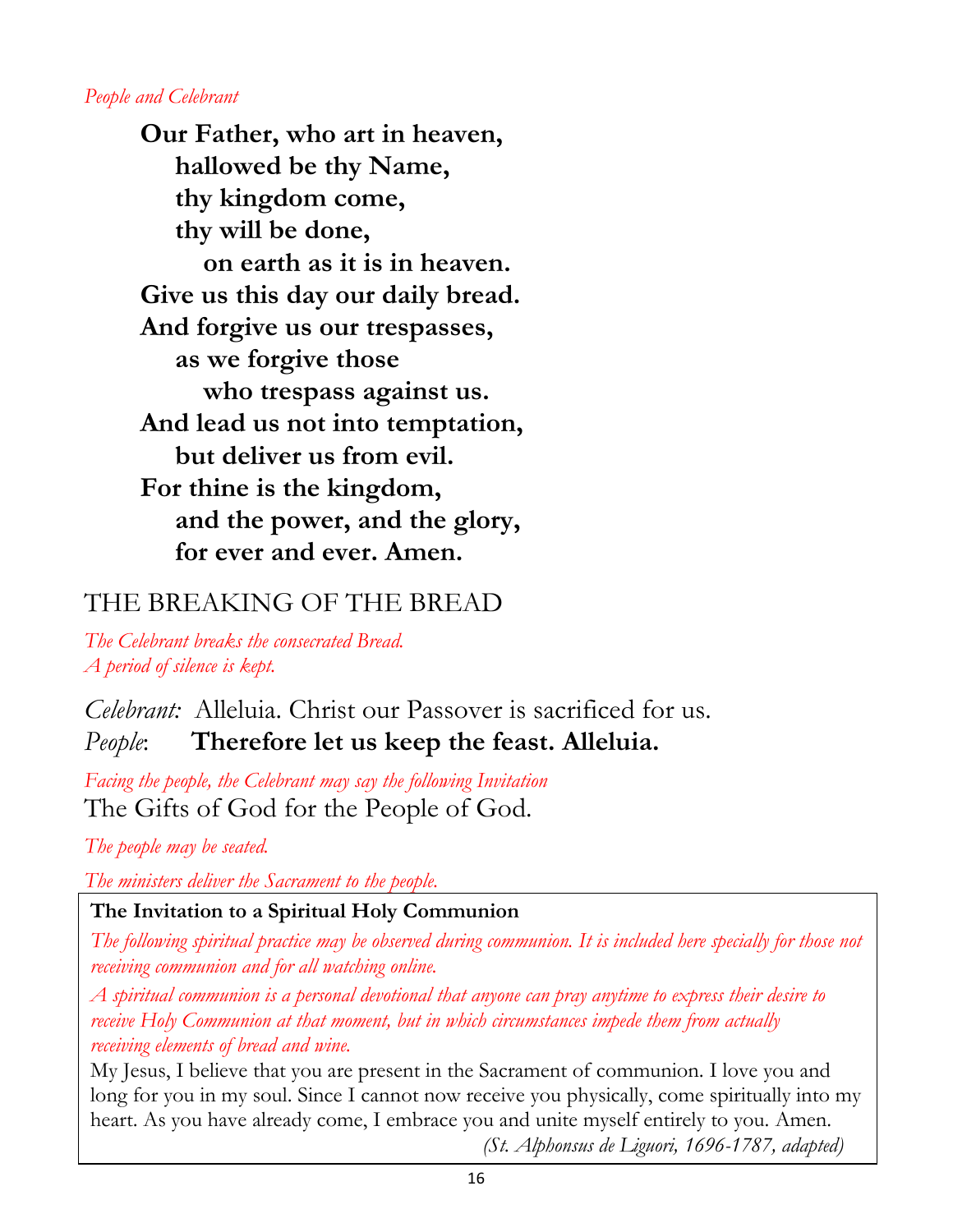*The following hymns are sung by the congregation during Communion at the 10:30 a.m. service only.*

COMMUNION HYMN 655 *O Jesus, I have promised*

 $\overline{O}$ prom-ised to  $\mathbf{1}$  $Je - sus,$ I have serve thee to. the end:  $\overline{2}$  $\overline{O}$ let me hear thee speak-ing in ac - cents clear and still,  $3\quad$ O thou hast prom-ised to all who fol - low thee,  $[e - sus,$ Mas - ter and be thou for  $ev$ er near me, my my friend; bove the pas-sion, the mur-murs of self - will;  $\mathbf{a}$ storms - of that where thou glo - ry there shall thy be; art in ser - vant  $\mathbf I$ shall the bat tle, if thou art by my side, not fear  $\mathbf O$ speak  $\mathbf{t}$  $\mathbf{r}\mathbf{e}$ as sure me, to has - ten or con - trol;  $\overline{\phantom{a}}$  $\mathrm{Je}$  - sus, have prom - ised to serve thee to the and, I end; wan - der from the path - way, if thou wilt guide. nor be my  $\mathbf{O}$ speak, and make me lis - ten, thou guard-ian of soul. my  $\overline{O}$ give me grace to  $fol - low, my$ Mas - ter and my friend. COMMUNION HYMN 513 *Like the murmur of the dove's song*like 1 Like the mur  $\mathcal{L}_{\mathbf{r}}$ mur of the dove's song, the  $2$  To the Christ's mem bers of Bo dy,  $\mathbf{t}$ the  $\blacksquare$ 3 With the of di sion, with the heal  $\overline{a}$ ing vi  $\mathbf{r}$  $\overline{\boldsymbol{\sigma}}$ chal - lenge of her flight, like the  $\frac{1}{2}$  - $\overline{\text{or}}$ of the branch - es  $of$ the Vine, the Church in faith as to cease - less love voice of prayer, with the power to and wind's rush, like the flame's new ea ger bled, sem her midst gift and  $\overline{a}$ to as wit ness, with the peace be yond com  $\overline{o}$ might:  $H_0 - V$ Spi come. come, rit,  $\blacksquare$ sign:  $Ho - ly$ Spi come, rit, come.  $\ddot{\phantom{1}}$ pare:  $Ho - ly$ Spi come, rit, come.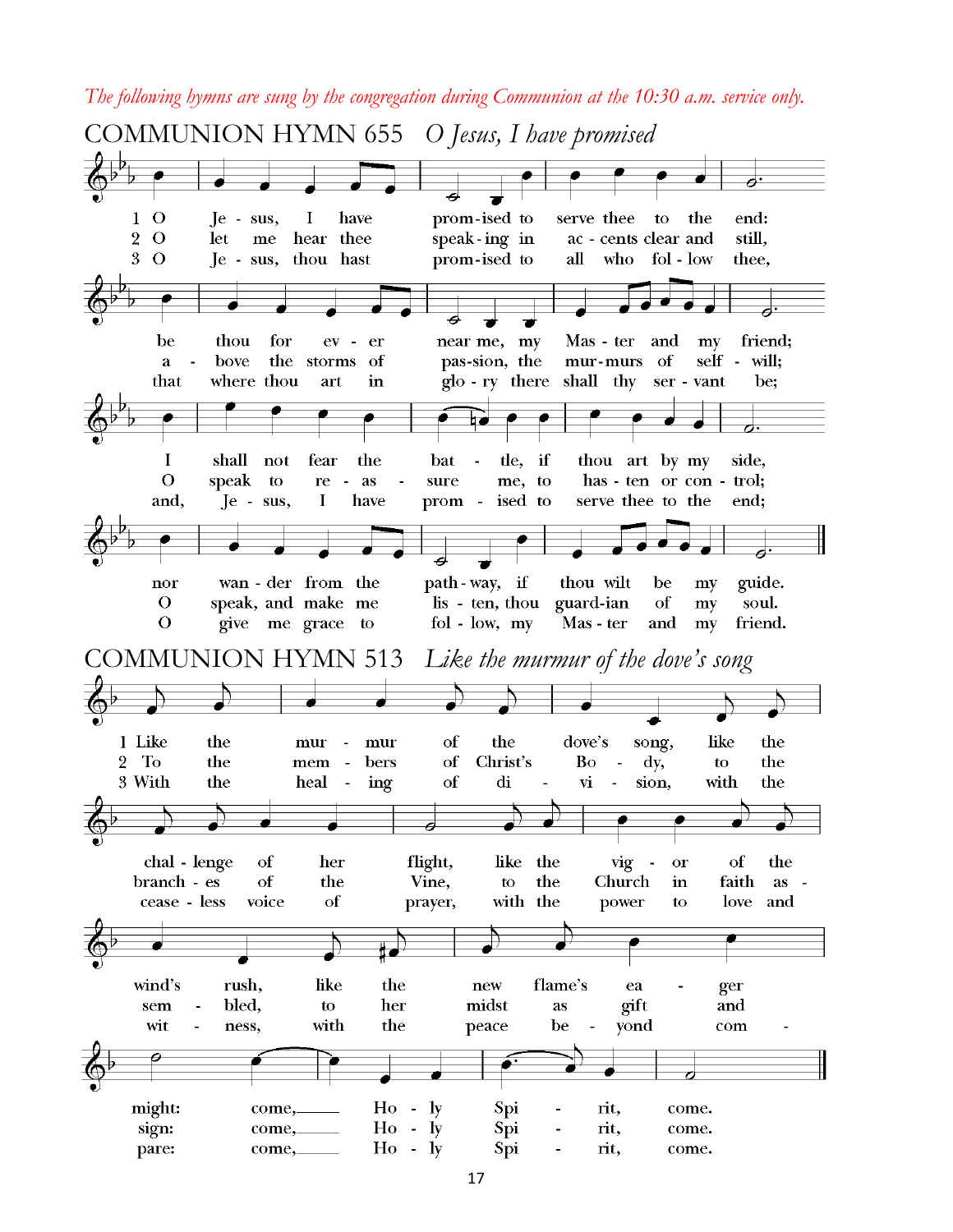# *All kneeling as able* POST-COMMUNION PRAYER

*After Communion, the Celebrant says*

Let us pray. *Celebrant and People:*

**We thank you, God, for all the blessings of this table: for the lifegiving story, the living bread and the wine of new creation. Send us, we pray, in the strength of this meal, to tell the Good News to neighbors and strangers with creative words and compassionate service, walking the way of Christ. Amen.**

# THE BLESSING

*Celebrant*: God who has called you is faithful. Go into the world with joy, forgive generously, love extravagantly, live abundantly. And the blessing of God, the Father, the Son and the Holy Spirit, be upon you now and for ever.

*People:* **Amen.**

POST-COMMUNION HYMN 559 *Lead us, heavenly Father, lead us 10:30 a.m. service only -- All stand as they are able*

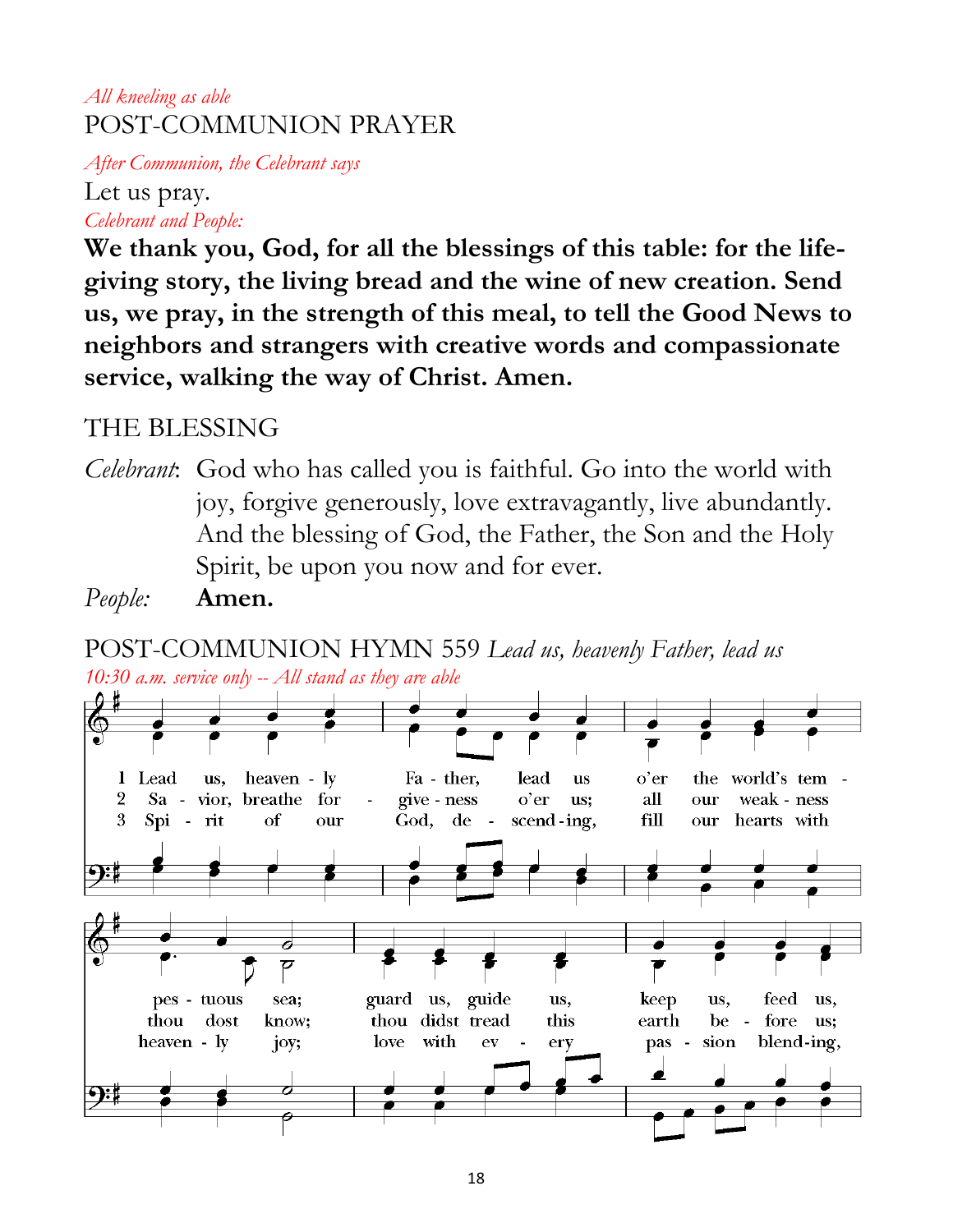

#### DISMISSAL

*Celebrant:* Let us go forth into the world rejoicing, in the power of the Spirit. Alleluia, alleluia.

# *People:* **Thanks be to God. Alleluia! Alleluia!**

POSTLUDE *Postlude in G Major* John Stanley

#### **Announcements**

We welcome The Reverend Carole Crumley today! She is the former senior program director at Shalem Institute and former canon educator and founder of the Center for Prayer and Pilgrimage at Washington National Cathedral. A sought-after retreat and conference leader, Rev. Crumley has also led many pilgrim groups to sacred sites through Europe, the Middle East and the U.S.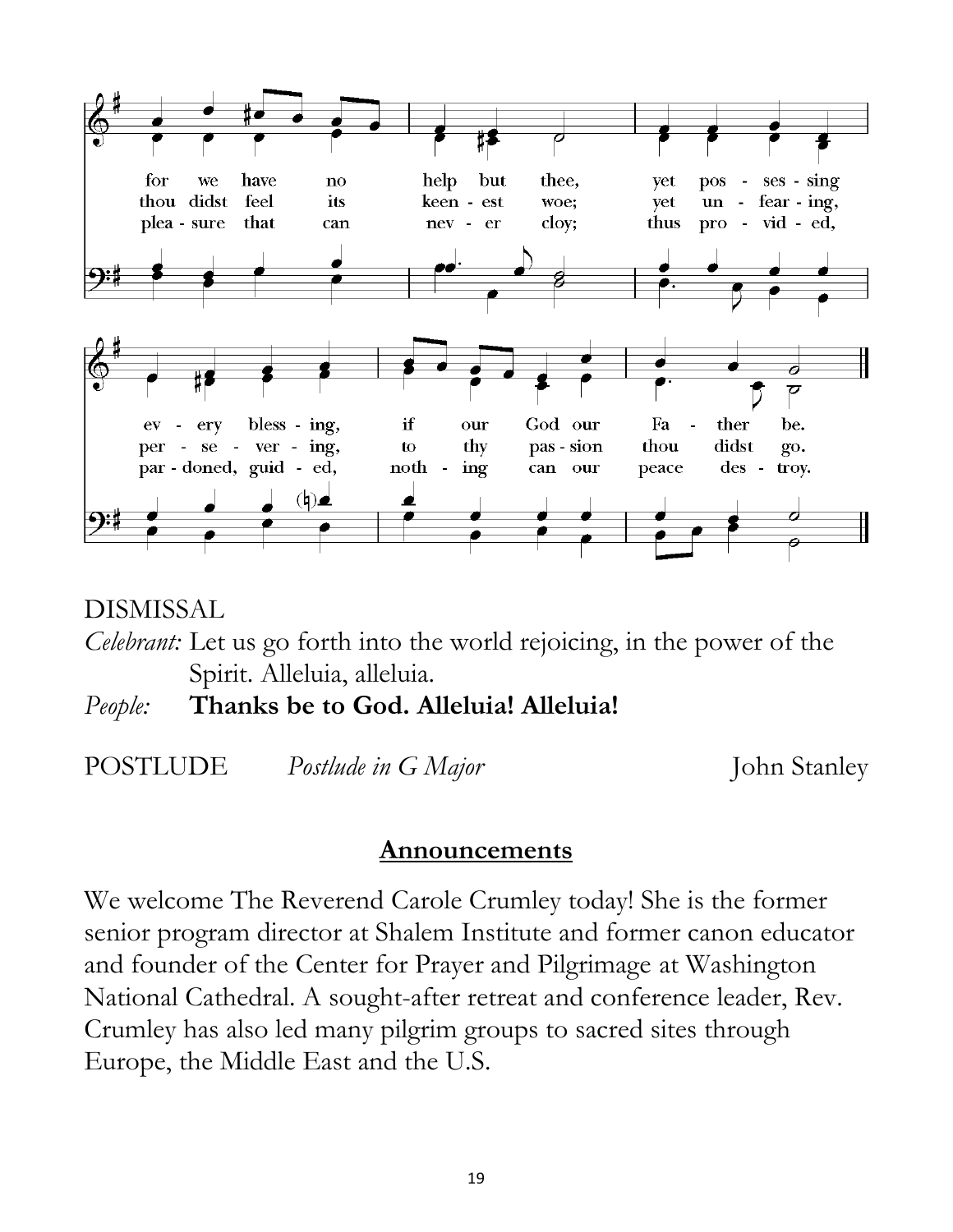#### **Thank you, Search Committee!**

The Vestry would like to thank the Search Committee Members who devoted their time and efforts to bring us a new rector.

We appreciate your commitment!

Search Committee Members Stacey Carter\* Rick Elgendy\* Sarah Haft Elizabeth Lee Rachel Luu John Seferian Robert Tobias Alecia Torres \*co-chairs

#### **Today**

*The Third Sunday after Pentecost – June 26th – Rev. Carole Crumley, Celebrant & Preacher* 

- Holy Eucharist, contemplative 8:30 a.m. in the Sanctuary
- Sunday Cool 9:30 a.m. via zoom
- Prayers for the Fallen, Nation, and World 10:15 a.m. at Memorial Cross
- Holy Eucharist 10:30 a.m. in the Sanctuary & live streamed
- Lunch & Coffee Hour in honor of Search Committee after 10:30 service
- Childcare available 9:30 a.m.  $-12:00$  p.m. downstairs in the library

# **Upcoming**

*The Fourth Sunday after Pentecost – July 3 rd*

- Holy Eucharist, contemplative 8:30 a.m. in the Sanctuary
- Sunday Cool 9:30 a.m. via zoom
- Holy Eucharist 10:30 a.m. in the Sanctuary & live streamed
- Coffee Hour after 10:30 service
- Childcare available  $9:30$  a.m.  $-12:00$  p.m. downstairs in the library

Childcare is accessed by the stairway to the left of the altar or out the front door and in through the adjacent grey door to the right.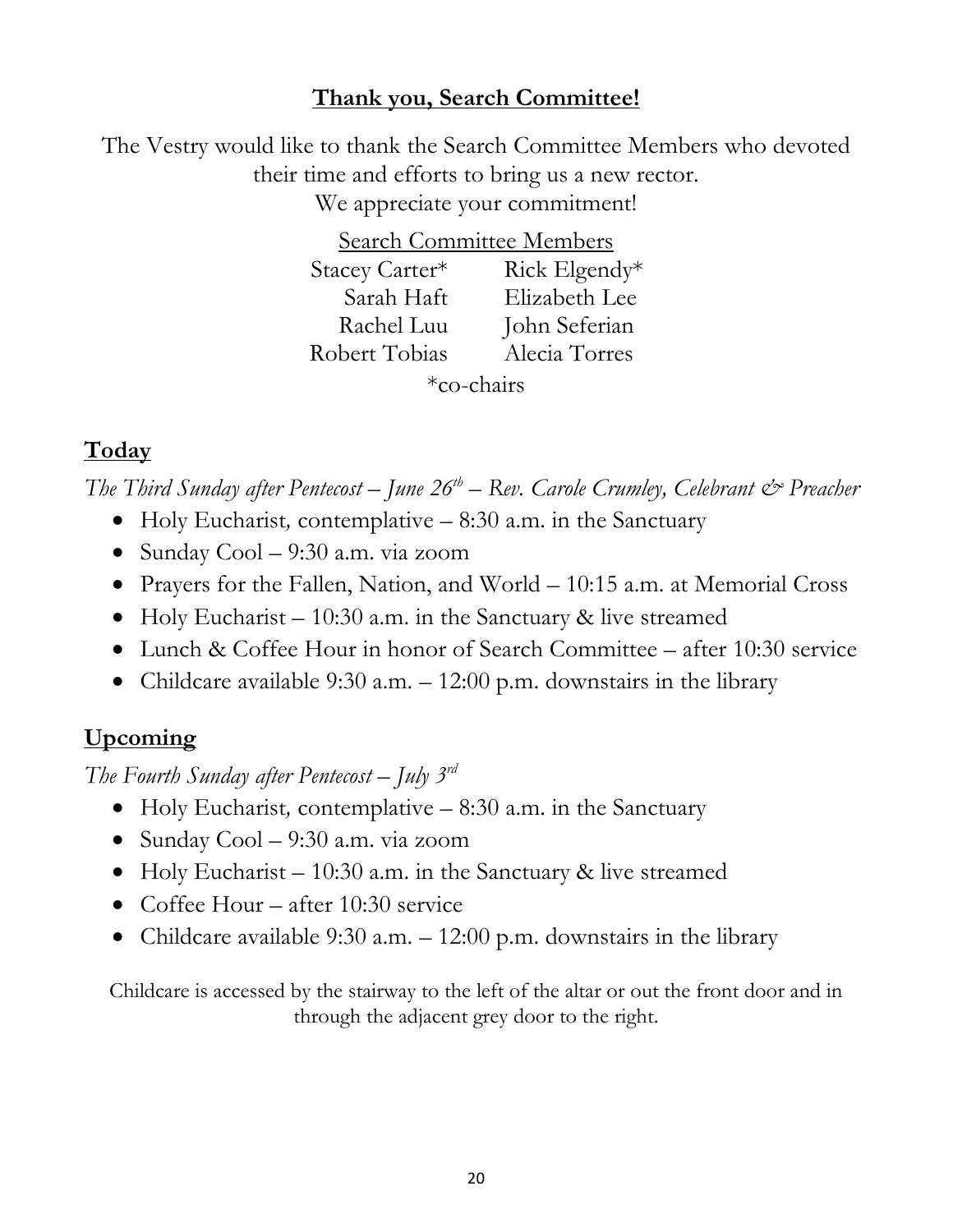# **News/Updates**

#### *The History of Lower Georgetown*

A new book about the history of Lower Georgetown is available through Grace Church. It is the joint effort of Kathy Smith, a former Grace member, and an update from 1920 to 2022 by Ann Sattterthwaite, a city planner and supporter of Friends of Georgetown Waterfront Park. It includes many photographs and can be seen at Coffee Hour at Grace Church. Purchase price is \$30 with proceeds going to Friends of Georgetown Waterfront Park. If you are interested, please contact Helen Buhr at [helen.j.buhr@gmail.com.](mailto:helen.j.buhr@gmail.com)

#### *Active Bystander Intervention/De-Escalation Training* Sunday, July 10 | 12:30 p.m. - 4:30 p.m. Lunch and Childcare Provided

Grace is offering an in-person bystander intervention/de-escalation training to help equip the Grace community with skills that will enable them to step in effectively when witnessing a harmful situation. This interactive training will be delivered by the <u>[DC Peace Team](https://www.dcpeaceteam.org/training)</u> and focuses on effective skills for assessing, deescalating, and diffusing harmful or inappropriate behavior (bullying, harassment, physical violence). It provides participants with the tools they need to quickly recognize when they are bystanders, evaluate the consequences for everyone involved, and take action. The training sessions will promote nonviolent, safe alternative approaches for defusing harmful situations and engaging with the aggressor and those subject to harmful acts. Training is open to anyone who is interested, and lunch will be provided starting at 12! Please sign up with Mystelle Ruble at [rublem@gmail.com.](mailto:rublem@gmail.com)

# *Resuming Koinonia Dinner Groups*

Koinonia Groups are a special tradition designed to foster companionship and friendships through a series of potluck dinners in members' homes. Koinonia (coin-oh-nee'-ah) is the Greek word for fellowship. There's nothing formal about the evenings together and no agenda—just a chance to get to know fellow parishioners over a meal. Gatherings can be for dinner, brunch, a "cocktail hour," or whatever format is most convenient for the group. The host usually prepares the main dish while others bring appetizers, side dishes, and dessert. The groups include 8-10 people and rotate 2-3 times per year, giving parishioners the opportunity to get to know a different group.

Contact: Alecia Torres de Valdez, [koinonia@gracedc.org](mailto:koinonia@gracedc.org) 202-276-4262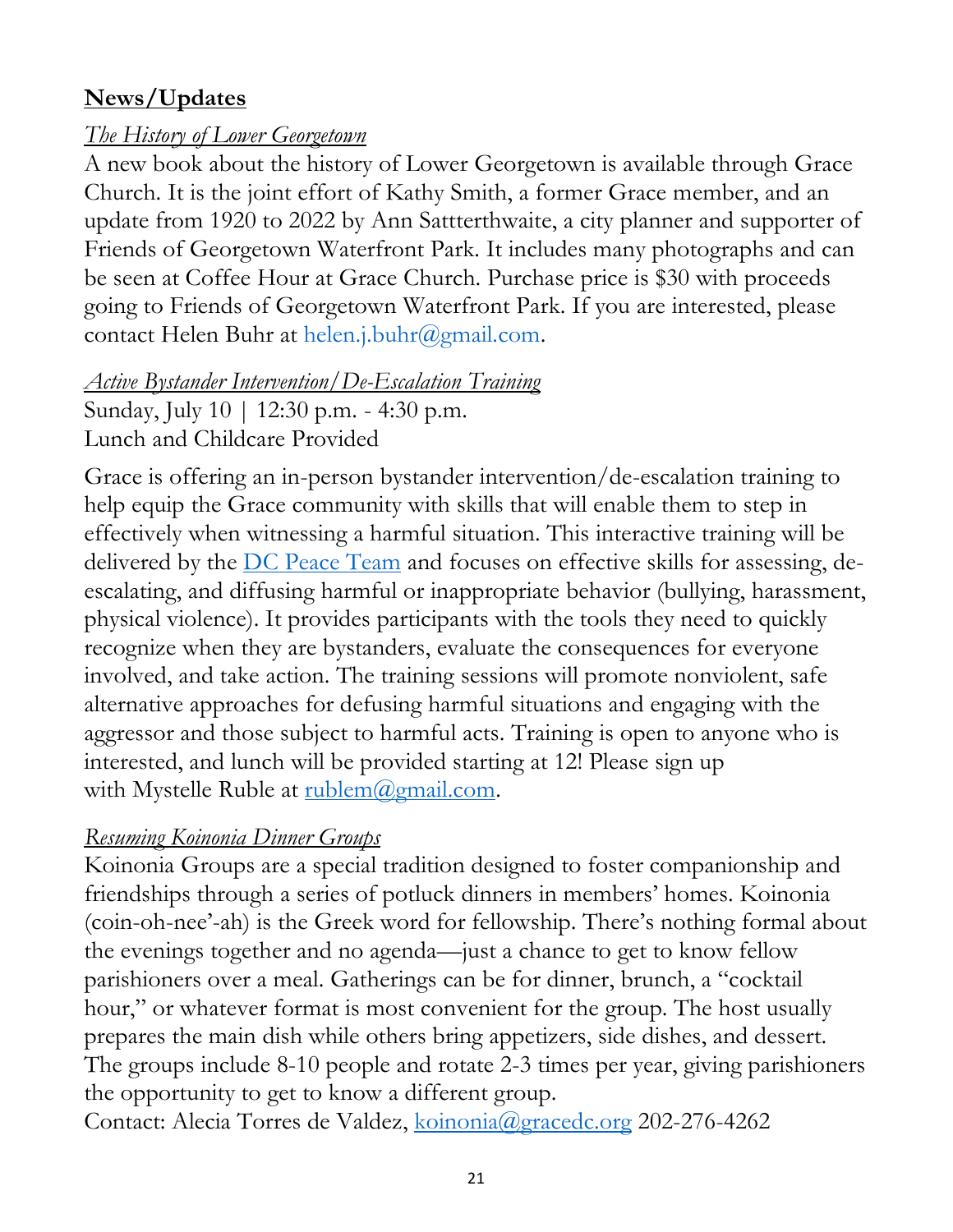#### *New Rector Announcement!*

Dear Grace Family,

We have a new Rector! The Vestry called the Rev. David C. Wacaster and he accepted. We are delighted that he is joining us! He will start at Grace on August 1, 2022, and his first Sunday will be August 7. He has been the Rector of Good Shepherd Church in Silver Spring, MD, since 2010 and is actively involved in the on-going anti-racism work of the Diocese of Washington.



We give thanks to the Search Committee for all their hard work. They, guided by the Holy Spirit, brought us this excellent priest!

A Transition Committee to welcome the new rector and to assist in the beginning of the new ministry will be formed. Please contact <u>seniorwarden@gracedc.org</u> if you wish to be involved.

And lastly, we owe thanks to Fr. Rick Miles who has led us through this interim time. He has agreed to remain with Grace through the end of July.

Sincerely, Lee Tyner, Senior Warden

# *Volunteer Opportunities*

Readers – Eucharistic Ministers – Broadcast Technicians – Coffee Hour Hosts Contact Helen Buhr, at [helen.buhr@gracedc.org.](mailto:helen.buhr@gracedc.org)

Visit [www.gracedc.org/volunteer](http://www.gracedc.org/volunteer) for opportunities to volunteer for the Georgetown Ministry Center.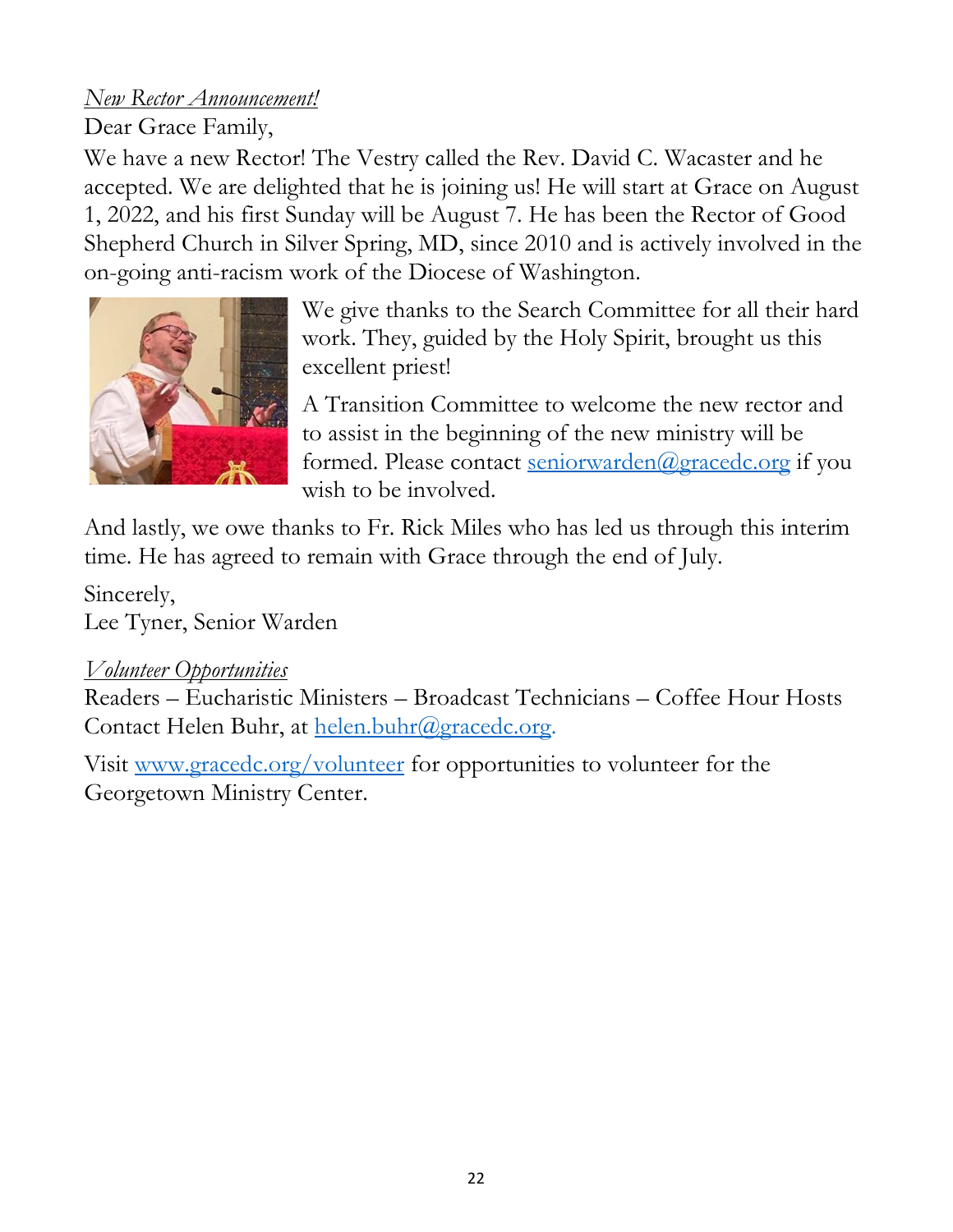# **Ongoing**

# *Grace's Table / Saturdays 10:45 a.m. – 12:15 p.m.*

We serve coffee, bag lunches, and water with socially distanced seating on our grounds. The whole Grace's Table community is grateful to God, and to many volunteers, for making it possible to continue this vital ministry. Contact coordinator Beth Lee, **gracestable**@gracedc.org, to volunteer.

#### *Pastoral Care*

This committee prays for members and friends, especially those feeling alone, even bereft. See your church directory or email [office@gracedc.org](mailto:office@gracedc.org) to let Lenore Reid or Sally Avignone, committee co-chairs know if someone needs a check-in, a listening ear, or special prayers. The committee also enjoys their continuing ministry of delivering meals to families with newborns!

COVID-19 protocols Parking at Grace



[www.gracedc.org/worship/schedule-of-services/](http://www.gracedc.org/worship/schedule-of-services/) [www.gracedc.org/contact/parking-at-grace/](http://www.gracedc.org/contact/parking-at-grace/)



*If you have news, announcements, or updates you would like included in our weekly announcements, please email [office@gracedc.org.](mailto:office@gracedc.org)*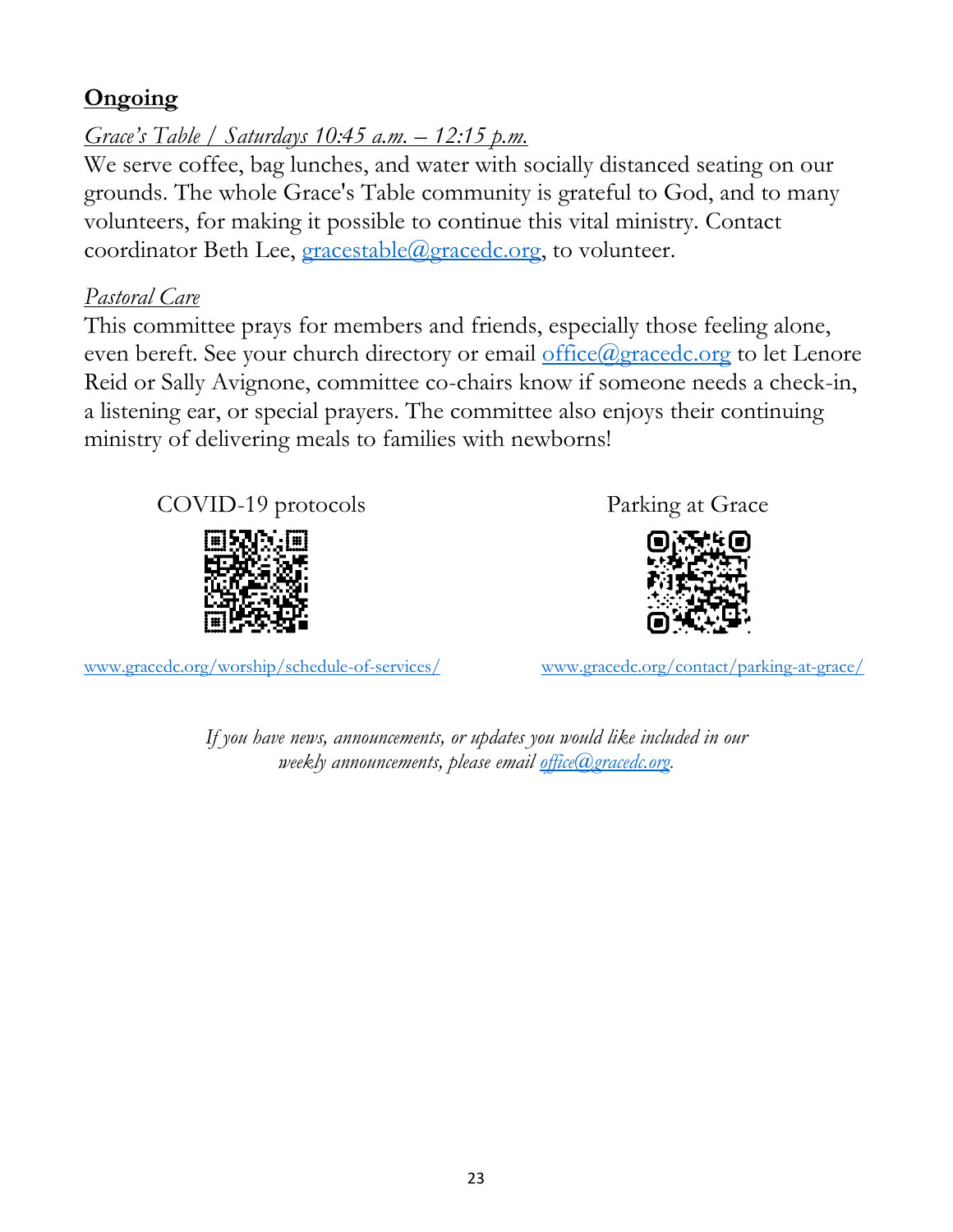# **Beyond the Gates of Grace**

#### *Georgetown Senior Center – Recruiting More Seniors*

The Georgetown Senior Center is a small, private nonprofit that currently meets twice a week (Mondays and Fridays) for ten months of the year (closed in July and August). They provide elderly residents of Georgetown/Upper NW, DC with home-cooked lunches, interesting programs, and field trips to sites selected by the group. They have a van that provides door-to-door transportation for each participant. They are known for their long tradition of service to the community (40 years!) and informal, nurturing environment that is fostered by our small size and stable cadre of caring staff/volunteers. We strive to serve seniors who are isolated, depressed, or disadvantaged in some way.

They are actively recruiting more seniors from Georgetown and the surrounding community. If you are interested, visit their website [www.georgetownseniorcenter.org.](http://www.georgetownseniorcenter.org/) Brochures can be found in the sanctuary.

# *Upcoming General Convention Legislative Committee Meetings*

Visit [www.generalconvention.org](http://www.generalconvention.org/) to find a calendar of upcoming legislative committee meetings. The  $80<sup>th</sup>$  General Convention will be July 8-11 in Baltimore.

#### *Presiding bishop calls Episcopalians to 'A Season of Prayer for Revival'*

Episcopal Church Presiding Bishop Michael Curry invites Episcopalians everywhere to mark the season after Pentecost with 30 days of prayer leading up to and encompassing the 80th General Convention in Baltimore, Maryland.

"A Season of Prayer for Revival"—from June 12 through July 11—will feature daily prayers drawn from the Book of Common Prayer. Individuals can sign up online to receive the prayers and inspirational messages via email. The prayers will also be posted daily on social media accounts for The Episcopal Church and Forward Movement. The link to sign up is in Grace's Thursday email: Weekly Reflection & Updates.

#### *Capital Fringe Festival*

# July 14 – 17 & July 21 – 24

Fringe performances will take place at Georgetown Park, where more than 250 theatre artists will be performing sketch comedy, stand-up, documentary theatre, musical theatre, and cabaret. Visit [www.capitalfringe.org](http://www.capitalfringe.org/) for more information.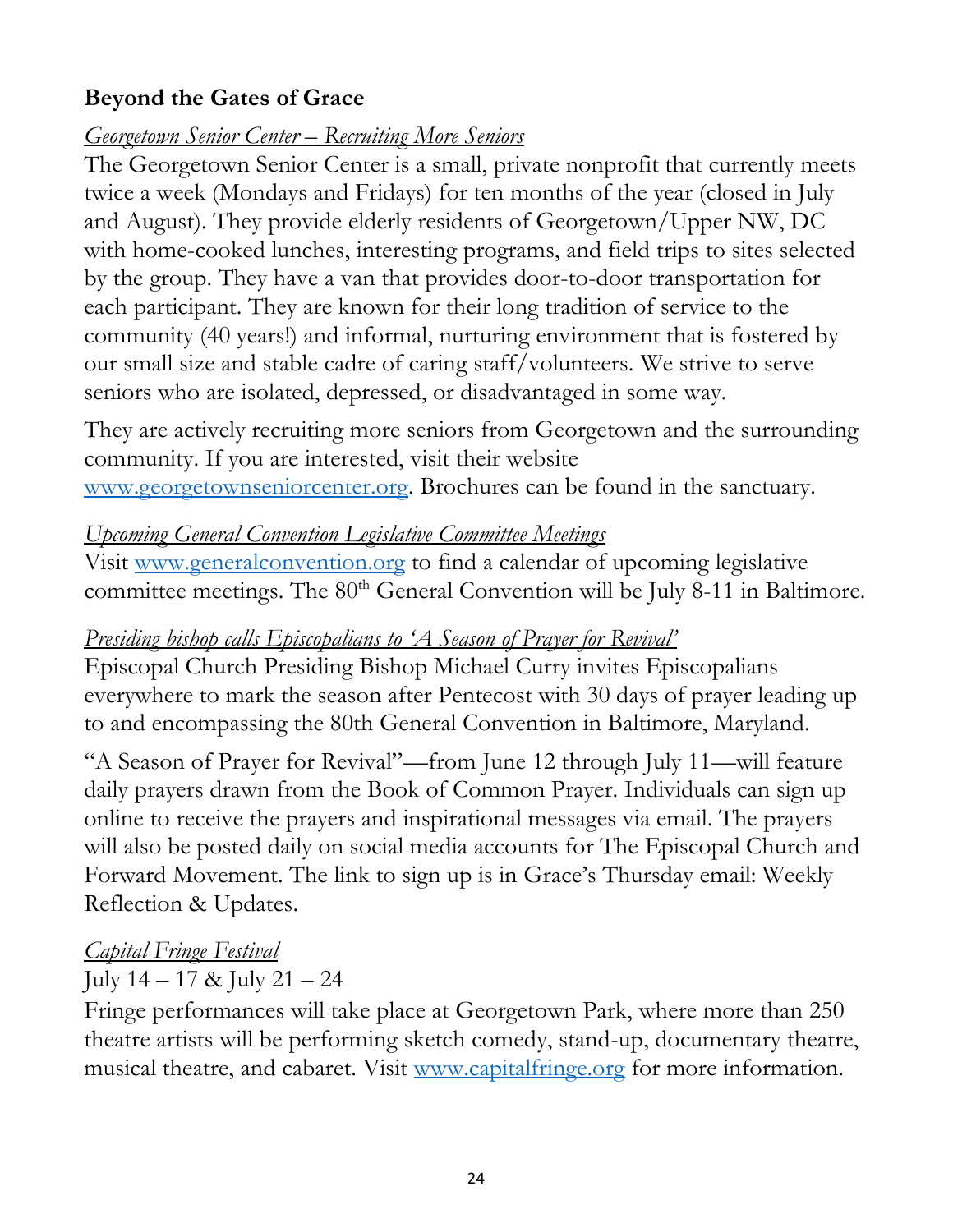#### *Georgetown Sunset Cinema*

Tuesdays, August 2 - September 6 | 7:00 p.m. – 11:00 p.m. After a two-year hiatus, this free outdoor movie series is returning to Georgetown Waterfront Park in August. The 2022 theme is "Fan Favorites". Visit [www.georgetowndc.com](http://www.georgetowndc.com/) for more information and the schedule.

#### *C&O Canal Boat Tours*

Wednesday through Sunday from 10 a.m. – 4 p.m. through October. More info and tickets:<https://www.georgetownheritage.org/new-boat>

*Episcopal Relief & Development Accepting Donations for Ukrainians in Need* Help provide humanitarian assistance to refugees fleeing the country. Visit [www.episcopalrelief.org](http://www.episcopalrelief.org/)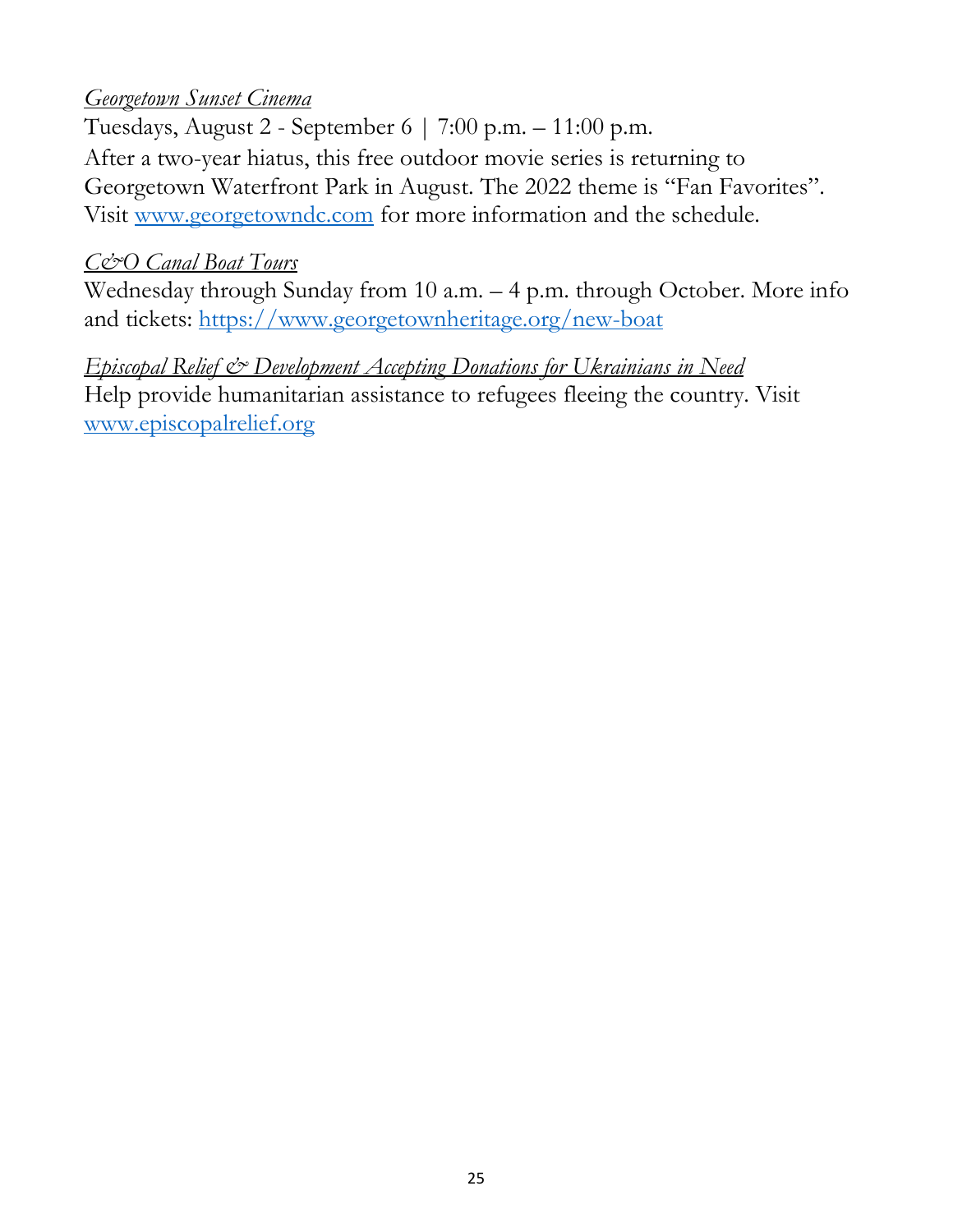#### **Virtual Gatherings Calendar**

*Sundays* Christian Education Sunday Cool for children and youth 9:30 a.m. Adult Forum 9:35 a.m. on break until fall

#### *Tuesdays*

Centering Prayer 12:15 p.m. (Questions? Email [helen.buhr@gracedc.o](mailto:helen.buhr@gracedc.)rg)

#### *Wednesdays*

Evening Prayer and Sermon Discussion 7:00 p.m.

(NOTE: Email [office@gracedc.org](mailto:office@gracedc.org) to receive zoom links. All Sunday services will be in person. The 10:30 am service will also be live streamed when trained technical personnel are available. The service can be viewed on [Grace's YouTube Channel](https://www.youtube.com/channel/UCVMevNXyBYrp3vCiKfF1D5g). Search for Grace Episcopal Church, Georgetown Washington, DC and subscribe to our channel.)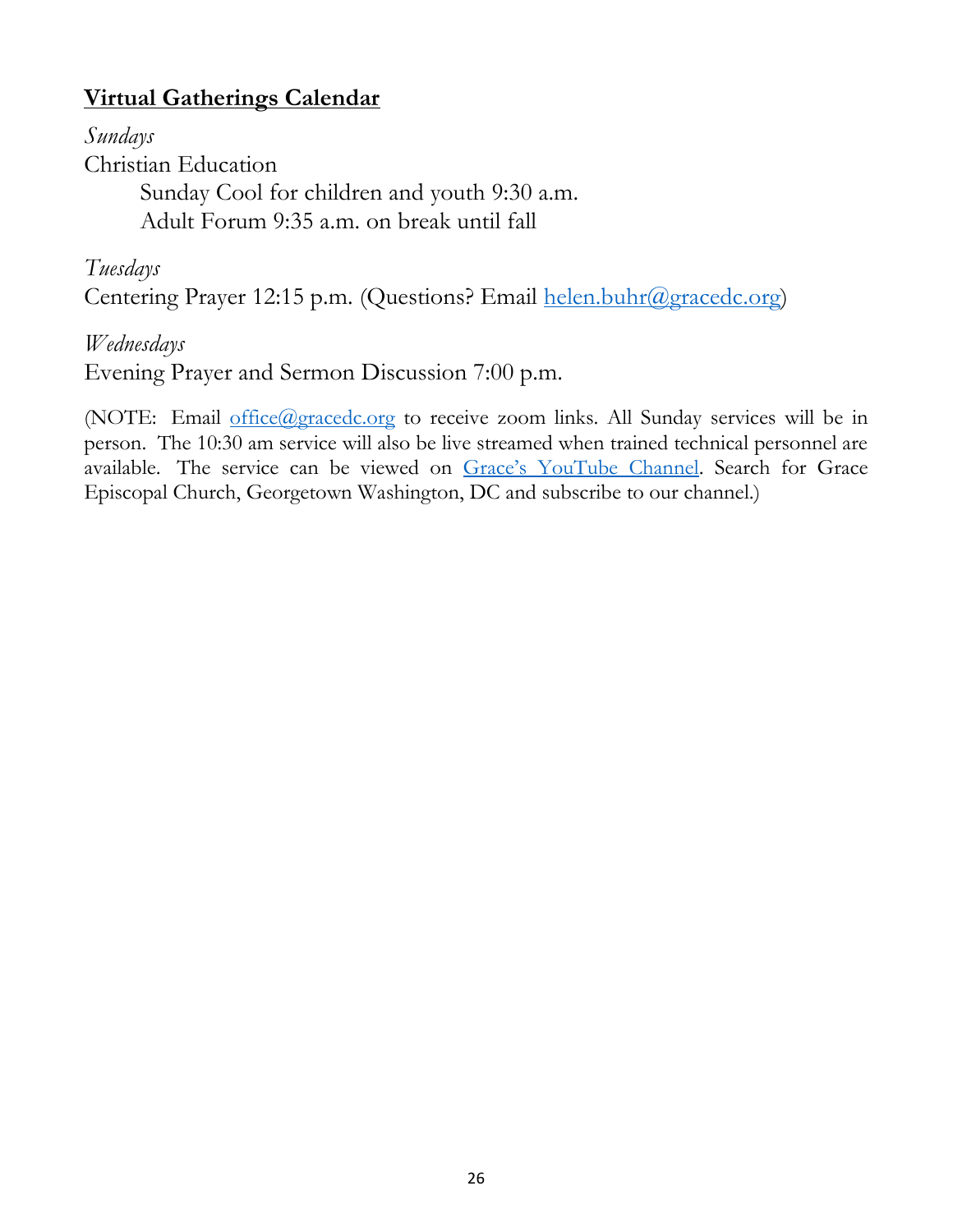#### COPYRIGHT PERMISSIONS

*The Prayer of Confession is from Enriching Our Worship 1, adapted. The Eucharistic Prayer is from Enriching Our Worship Eucharistic Prayer 3, as modified by The Rev. Dr. Richard Miles. The Post Communion Prayer and the Blessing are from A Prayer Book for Australia.* 

#### MUSIC PERMISSIONS

*Voluntary in a minor. John Stanley (1712-1786). Public domain. The Church's one foundation. Public domain. Gloria. Music: Copyright, Robert Powell. Used with permission under One License #A-733328. Now Holy Spirit. Public domain. O God, Thou Faithful God. Johannes Brahms (1833-1897). Public domain. Sanctus. Music: Copyright, Robert Powell. Used with permission under One License #A-733328. O Jesus, I have promised. Music: Harmonization by permission of Oxford University Press. Used with permission under One License #A-733328. Like the murmur of the dove's song. Words: Copyright 1982, Carl P. Daw, Jr. Music: Copyright 1969 by Hope Publishing Company, Carol Stream, IL 60188. All rights reserved. Used by permission. Used with permission under One License #A-733328. Lead us, heavenly Father, lead us. Public domain. Postlude in G Major. John Stanley (1712-1786). Public domain.*